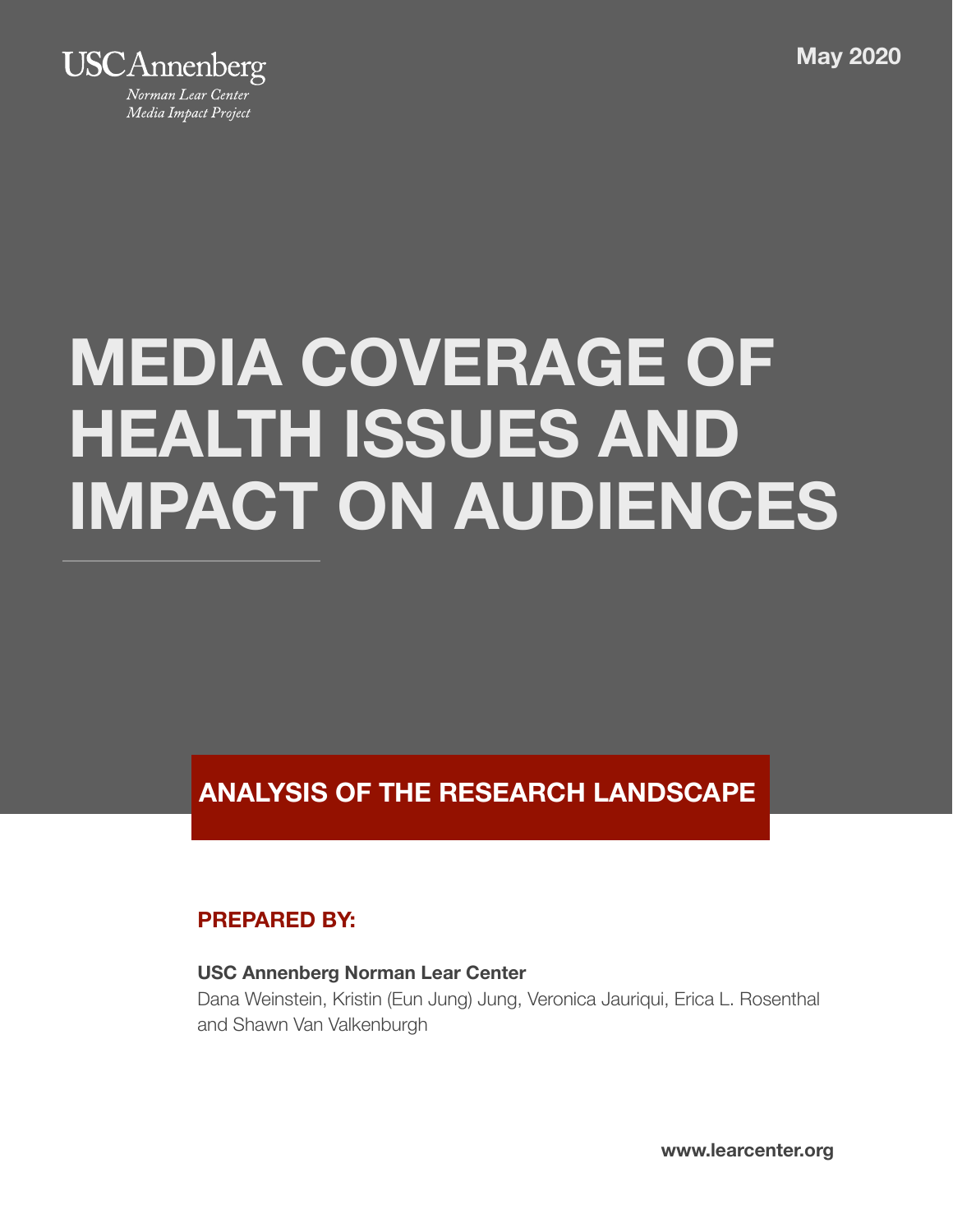### TABLE OF **CONTENTS**

#### **EXECUTIVE SUMMARY 3**

- **INTRODUCTION**
- **7**

**6** 

### **DOMINANT CULTURAL NARRATIVES**

### **10**

#### **MEDIA CONTENT**   $10$

- News coverage of health issues and outcomes 11
- Factors affecting news coverage Importance of context and explanation 11

### **12**

#### **MEDIA IMPACT**  12

- Narrative influence 13
- Narratives can explain causal complexities 14
- Narratives can influence causal attributions 14
- Narratives and attributions can influence policy support Narratives can promote public action and policy change 15

### **16**

#### **MESSAGING CONSIDERATIONS**  16

- Ideological biases 17
- Activating negative stereotypes 18
- Unanticipated effects Fragmented audiences 18

### **19**

#### **CONCLUSION**  19

Recommendations for journalists and content creators Questions for researchers and advocates 20

### **21**

### **REFERENCES**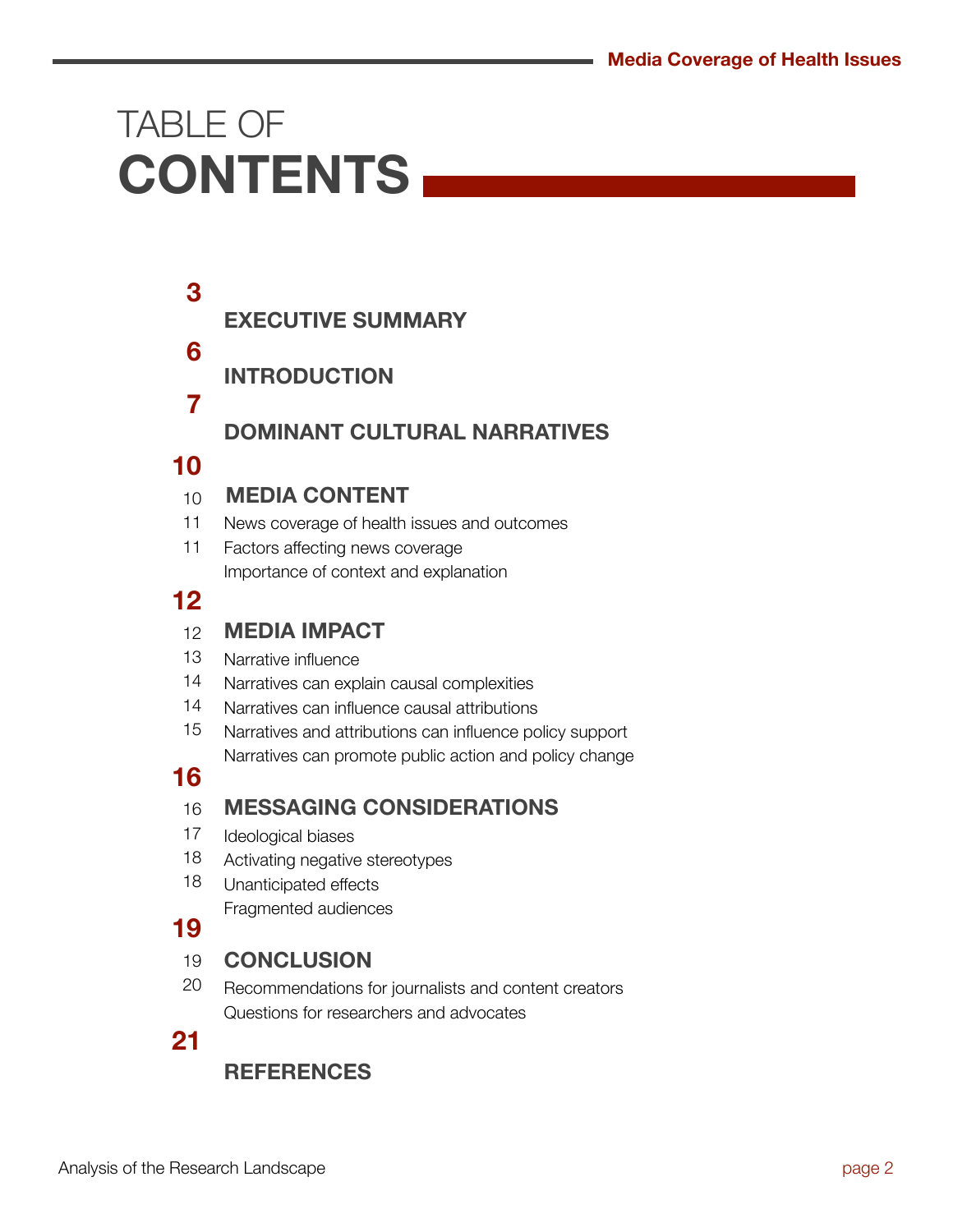### **EXECUTIVE SUMMARY**

Media narratives influence how people understand the causes of and solutions to health problems and inequities. However, media representations of health issues may perpetuate the belief that individuals are largely responsible for their own health outcomes, and that health problems are frequently caused by the poor decisions of individuals. Largely absent from media discussions of health issues are stories that highlight the social determinants of health—the broader social and environmental forces that influence health outcomes, including racism, sexism, wealth inequality, and more. How might mass media challenge the dominant health narrative of individualism and promote a *culture of health*? What challenges might content creators face in their attempts to integrate stories about systems and structures into media content? This report summarizes the available literature on these topics and concludes with a series of evidence-based strategies for how content creators can more effectively communicate these structural factors.

### **Dominant cultural narratives**

- The dominant narrative in U.S. culture and mass media is one of *individualism*, which suggests that individuals are responsible for their own health outcomes, and that correcting health disparities means changing individual behaviors. Closely-related narratives include *neoliberalism*, *mentalism/cultural deficiency*, and the *family bubble* model.
- A less common narrative highlights the social determinants of health, or the broad systemic factors that influence health outcomes. This narrative promotes structural solutions to widespread health problems and inequities.

### **Media content**

- News coverage of health issues typically use *episodic framing*, which focuses on individuallevel stories and actions. *Thematic framing*, on the other hand, focuses on the systems and institutions in which individuals are embedded. *Hybrid framing* combines the two approaches.
- News media also have a tendency to use *game framing* that presents politics and policy issues as competitive debates. Game framing can increase attitude polarization and divert energy away from meaningful healthcare solutions.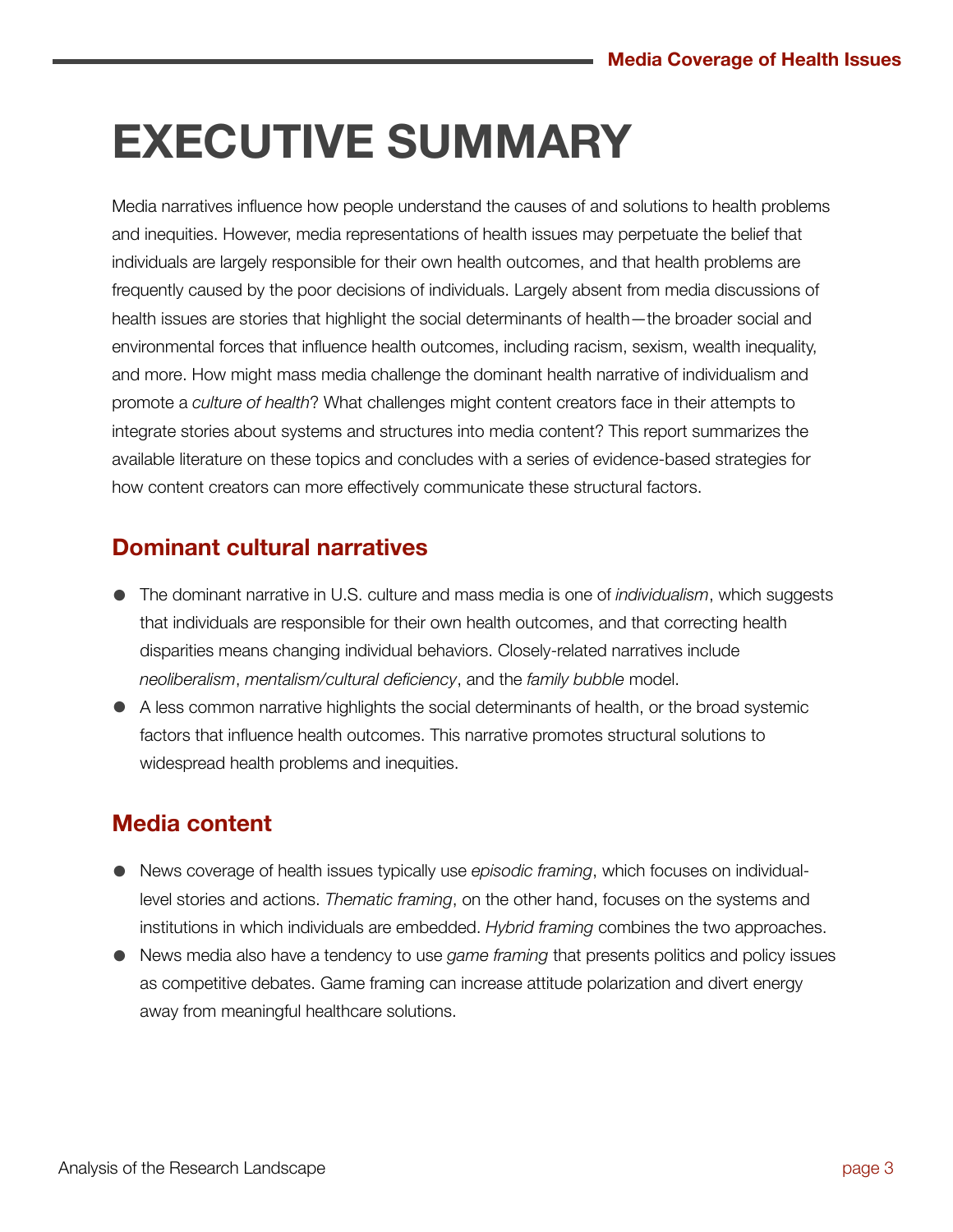### **Media impact**

- Media, and particularly entertainment narratives, are persuasive because stories can bypass audience resistance.
- *Transmedia* campaigns take place across multiple media formats and can create multi-layered stories that increase media consumption and engagement.
- *Episodic framing* that focuses on individual choices invites people to make *internal attributions*, placing responsibility for societal problems on those most in need, thereby blaming victims of social injustice for their own health outcomes.
- *Thematic framing*, on the other hand, treats problems as a consequence of larger systemic factors, inviting *external attributions* of responsibility. Thematic framing and external attributions are associated with support for broader systemic policy changes, such as federal relief programs.
- When media narratives combine individual responsibility with social or structural causes, this *hybrid frame* tends to elicit more empathy from audiences.
- Media narratives that present the complex social factors that influence health outcomes can garner support for system- and policy-oriented healthcare strategies.

### **Messaging considerations**

- Audience members' ideological biases and preconceptions present a significant yet surmountable barrier to communicating about structural and systemic factors.
- When news stories inadvertently resort to harmful stereotypes, coverage can amplify racialized and stigmatizing attitudes.
- The fragmented, competitive media market can incentivize content creators to cut corners when describing health issues. This increases the potential for confirmation bias, whereby people are more likely to agree with content that conforms to their preexisting belief systems.

### **Recommendations for journalists and content creators**

- Avoid presenting disparities in health outcomes without context. Instead, be thorough in explaining the complexities of the systems and structures that underlie these disparities.
- Use a hybrid approach that combines stories about individual choices and behaviors with the systemic factors that influence these behaviors and choices.
- When possible, tailor messages to key audience segments who may have different values or motivations.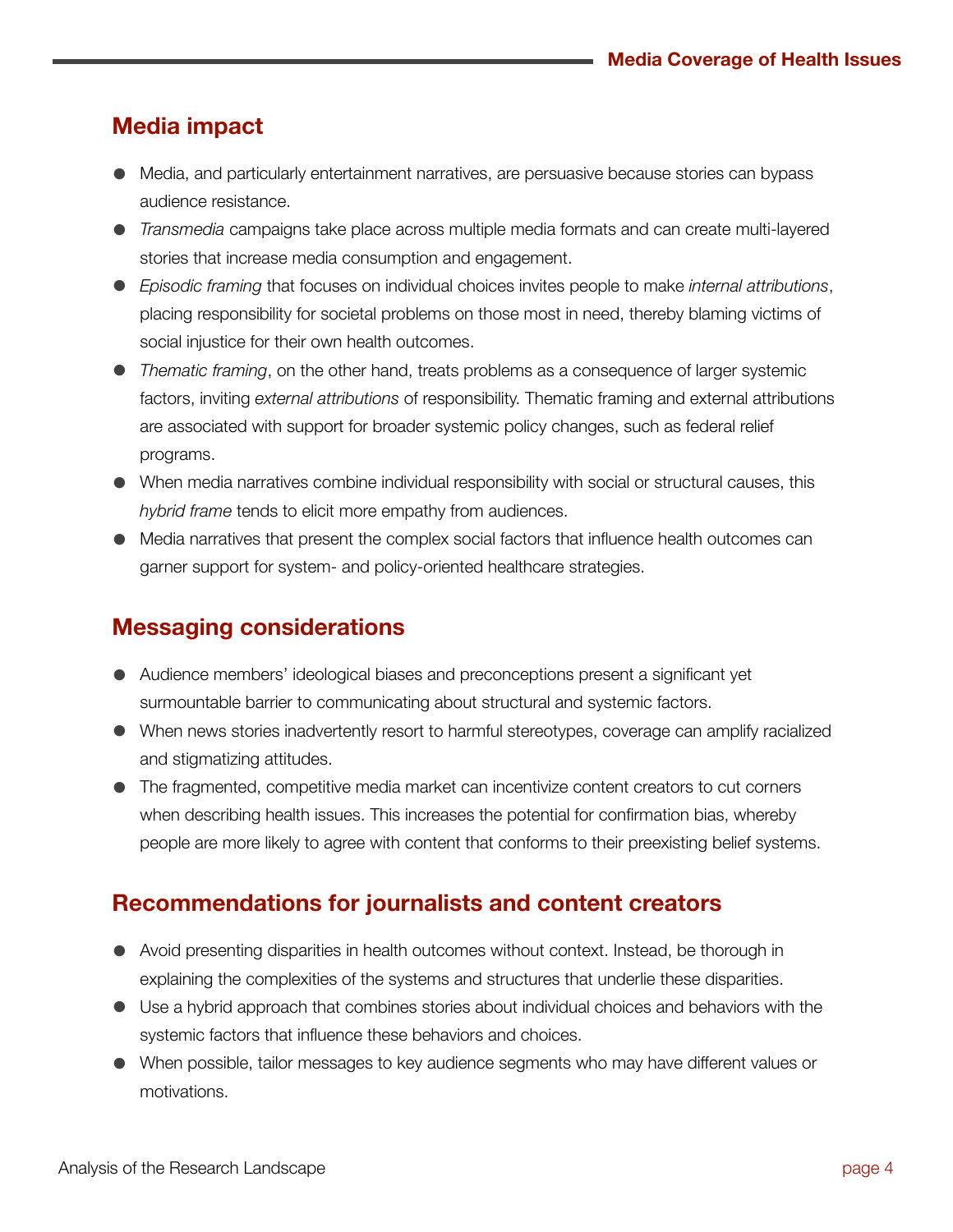- Focus on characters or protagonists who challenge common beliefs and stereotypes.
- Develop "transmedia" narratives to amplify messages across platforms and reach larger audiences.
- Focus on solutions and concrete actions the audience can take.

### **Questions for researchers and advocates**

- How do different audience segments respond to different message frames and formats around social determinants and health equity?
- How can we effectively balance mass appeal messages with those tailored to more specific audience segments?
- Can narratives around social determinants and health equity be connected to any concrete policy outcomes?
- To what extent have new narratives of health equity emerged around the COVID-19 pandemic, and how might these narratives affect audience attitudes and policy support?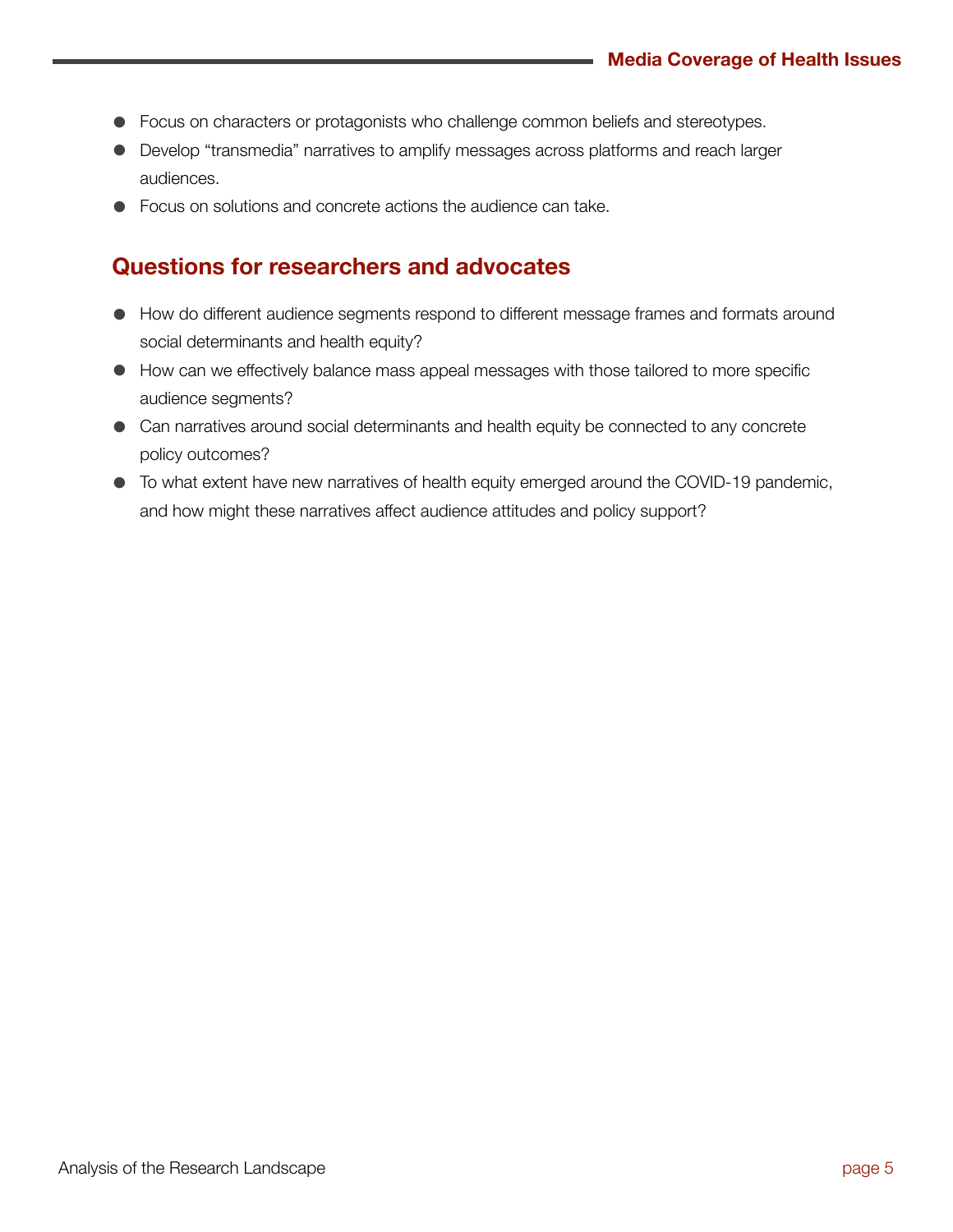### **INTRODUCTION**

At a rate of \$10,000 per person annually, the United States spends more on healthcare than any other developed nation (OECD, 2018). However, American health outcomes rank lower than many countries that spend even less on healthcare services (Woolf & Aron, 2013). Such poor health outcomes are associated with a web of social and environmental factors—including race, ethnicity, income, and education. Understanding the nature of these social determinants of health is an important step toward promoting what the Robert Wood Johnson Foundation (RWJF, 2015) identifies as a *culture of health*:

*"This means placing well-being at the center of every aspect of our lives. In a Culture of Health, Americans understand that we're all in this together no one is excluded. Everyone has access to the care they need and a fair and just opportunity to make healthier choices. In a Culture of Health, communities flourish and individuals thrive."*

The narratives we tell ourselves influence how we understand health, and can support a movement toward better health outcomes for all. Decades of research have shown that media messages shape social norms, attitudes, and behavior on a wide variety of health-related issues (see e.g., Stacks et al., 2015 for a review). However, there is limited research on media messages specific to health equity and related issues.

This landscape analysis is part of an initiative of the USC Annenberg Norman Lear Center, commissioned by RWJF to understand existing media narratives related to health equity and social determinants and imagine new narratives around a culture of health. In this report, we summarize existing research on the cultural narratives that shape Americans' mindsets related to health and well-being, and examine mass media frames that may obscure or illuminate the importance of social and structural barriers. We draw upon academic publications as well as research commissioned by RWJF, focusing primarily on literature from the last decade (2010-2019). Specifically, we examine how existing mass media narratives frame a variety of related concepts such as health equity, access to care, social determinants of health, welfare, and poverty. Next, we discuss the impact of these narratives on audiences and identify several considerations for developing effective media messages to communicate these topics. We conclude by proposing strategies and recommendations for content creators to foster a culture of health through mass media and noting potential avenues for future research.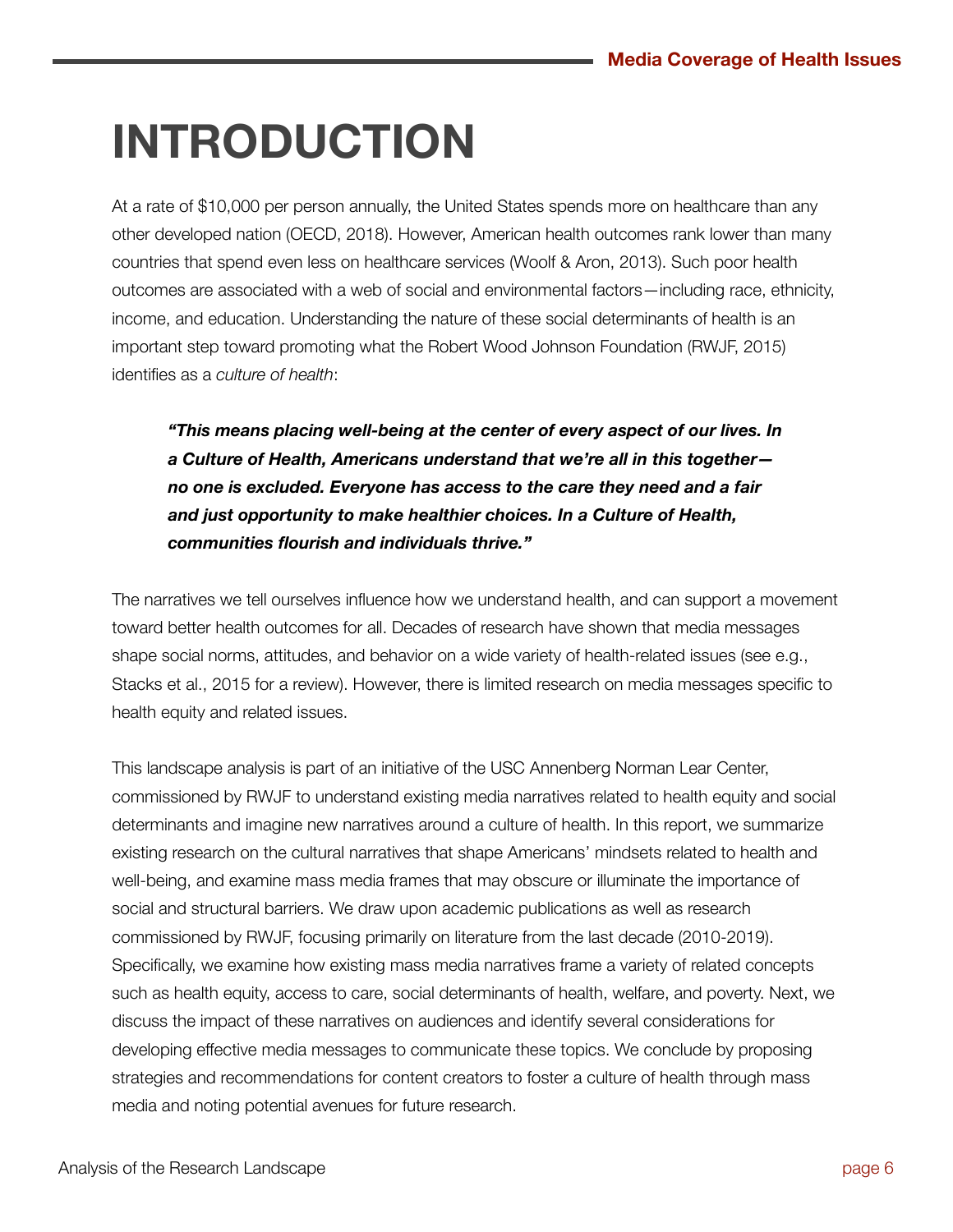## **DOMINANT CULTURAL NARRATIVES**

Dominant cultural narratives are *"stories communicated through mass media or other large social and cultural institutions and social networks"* (Rappaport, 2000, p. 3). In the U.S., *individualism* is a dominant narrative that influences public thinking on health and other social issues (Baran et al., 2013). The U.S. is a prime example of an individualistic culture, defined by emphasis on the needs and decisions of the individual over those of the community. Individualistic cultures are often contrasted with more collectivist cultures that focus on in-group goals, social responsibilities, and communal relationships (Grossman & Santos, 2016). An individualistic framework suggests health behaviors and outcomes are a matter of personal responsibility (Baran et al., 2013; Lundell et al., 2013). As a dominant cultural narrative, individualism has various narrative offshoots that discount the structural factors underlying disparities in health outcomes.

### **Four individualistic narratives: neoliberalism, mentalism, cultural deficiency, Family Bubble**

The term *neoliberalism* usually refers to a set of ideologies and governmental practices that promote deregulated global trade, the privatization of public services, and the weakening of labor unions and collective organizing (Harvey, 2007). This mode of thinking rose to prominence in the 1980's and has structured American economic, political, and cultural institutions ever since (Healey & Barish, 2019). As an ideology and worldview, neoliberalism focuses on the decisions of individuals while valuing competition, consumer choice, and personal responsibility. Neoliberalism presumes a level playing field and attributes financial successes to personal strengths and efforts (Dobson & Knezevic, 2017; Healey & Barish, 2019). Neoliberalism has also been associated with a worldview that sees all spheres of life in economic terms and considers human beings as commodities (Brown, 2015). The neoliberal ethos is perhaps best captured in a famous quote from neoliberal pioneer Margaret Thatcher:

*"And, you know, there's no such thing as society. There are individual men and women and there are families. And no government can do anything except through people, and people must look after themselves first. It is our duty to look after ourselves and then, also, to look after our neighbours."*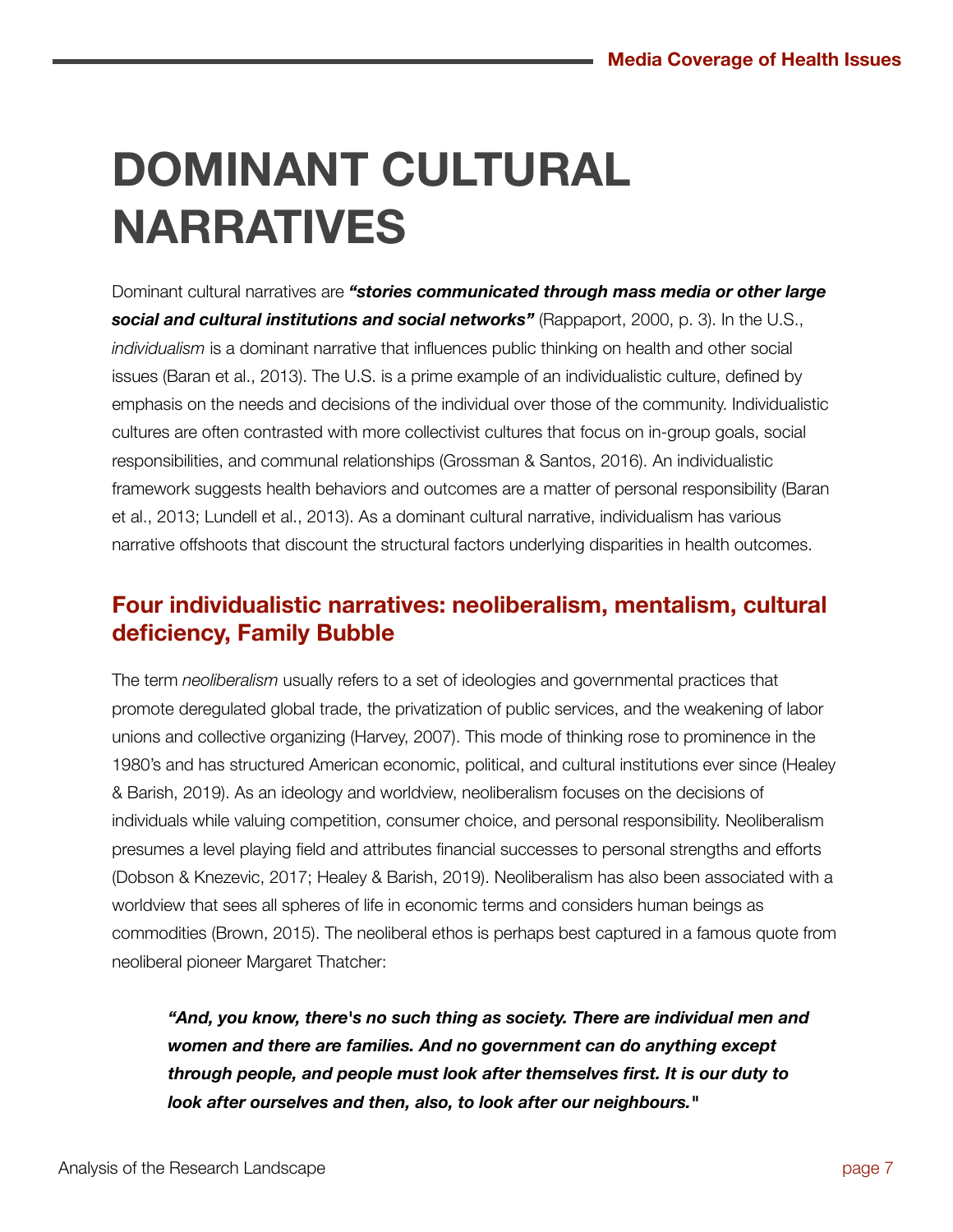As an ideology that views society as a set of free-floating individuals and commodities, neoliberalism presents a challenge to promoting a culture of health that values collective solidarity and interdependence (RWJF, 2019). Neoliberalism is built on the assumption that a free market is a legitimate and fair approach to distributing resources. Accordingly, it is associated with distrust for public interventions like Medicaid, paid family leave, and support for early childhood education. Under this framework, reliance on government support programs is seen as a personal shortcoming (Baran et al., 2013). Poor health and poverty are therefore constructed as individual rather than systemic failures (Dobson & Knezevic, 2017). Neoliberalism has manifested in America's increasingly privatized health care system as a set of governmental practices that dismantle healthrelated public services.

The *mentalism* and *cultural deficiency* narrative frames are closely related to neoliberalism and individualism. Mentalism attributes differences in life outcomes to differences in internal traits such as drive and willpower (Baran et al., 2013). The mentalist model also assumes equal opportunity for everyone to attain good health, such that illness is perceived as a personal choice. The mentalist model presumes the existence of an American *meritocracy*, a system that allows anyone to succeed financially and in terms of health and wellness if they work hard enough. Failure to succeed indicates laziness or lack of intelligence (GOOD, 2019). Mentalism generates a blindness to the systems and contexts in which social problems emerge (Baran et al., 2013, p. 8).

<span id="page-7-1"></span>GOOD's (2019) research on public perceptions and narratives of poverty in the U[.](#page-7-0)S.<sup>[1](#page-7-0)</sup> outlines characteristically American beliefs about success, personal responsibility, and meritocracy. GOOD's *meritocracy* and *character* narratives, which attribute the causes of poverty to personal choices and character flaws, are closely related to *mentalism*. The mentalist attitude is embodied by a distinct audience segment GOOD termed the *Bootstrappers*. The Bootstrappers hold highly meritocratic views about society and believe that each individual can attain success with enough hard work. They endorse the idea that poor people are lazy, greedy, and feel entitled to welfare handouts. Bootstrappers are politically conservative and tend to be older, whiter, less educated,

<span id="page-7-0"></span><sup>&</sup>lt;sup>[1](#page-7-1)</sup> Although perceptions of health outcomes are distinct from perceptions of poverty, they overlap significantly with the narratives about poverty described in GOOD's 2019 research.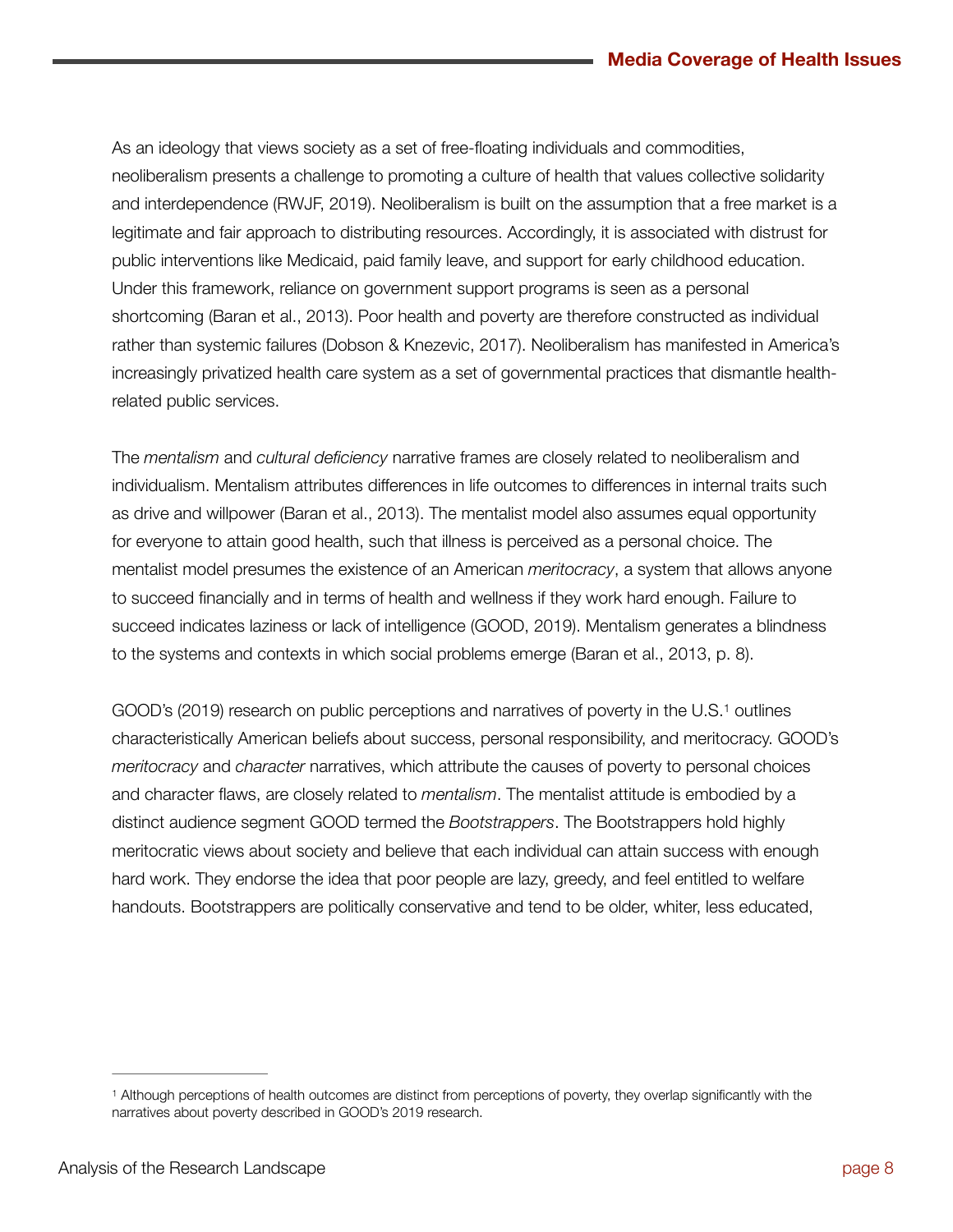<span id="page-8-1"></span>and more family-oriented than other groups (GOOD, 2019)[.2](#page-8-0)

The *cultural deficiency* model explains social ills as the result of cultural flaws in marginalized communities. This model is often weaponized against communities of color who are accused of perpetuating a "culture of poverty" (GOOD, 2019). Poverty within black communities has historically been blamed on supposedly weak family structures headed by single mothers (Ryan, 1971). The cultural deficiency model implies that poor people have a "deviant value system" that accounts for poor life outcomes across generations. Cultural deficiency arguments minimally acknowledge the influence of social problems like poverty, injustice, and racial discrimination. However, *"the stigma, the defect, the fatal difference, though derived in the past from environmental forces, is still located within the victim, inside his skin"* (Ryan, 1971, p. 7). In other words, the cultural deficiency model may be more sympathetic to the challenges faced by disadvantaged groups, but still places responsibility on individuals and marginalized communities to overcome those challenges.

The *Family Bubble* model applies the mentalism and cultural deficiency models to the family unit. Children's well-being is understood to be the responsibility of their parents, and home life is understood to be the foundation of health (Metzler et al., 2017). This model conceives of the community as a source of danger from which children need to be protected, rather than a source of resources to enhance their well-being (Baran et al., 2013). Responsibility for health outcomes is placed on individual families. Cultural narratives that locate the causes of poor health in personal choices and behaviors are associated with the belief in individualistic solutions to health disparities (Ryan, 1971). These narratives ignore the structural causes of inequities and present barriers to public understanding of these systemic factors (Baran et al., 2013). This is relevant because lack of understanding of the social determinants of health may translate into reduced support for structural solutions that address health disparities and inequities (FrameWorks, 2019; Lundell et al., 2012; Young et al., 2016). In other words, revealing the subtle ways that social conditions influence health outcomes is an important step towards establishing a culture of health.

<span id="page-8-0"></span><sup>&</sup>lt;sup>[2](#page-8-1)</sup> In addition to *Bootstrappers*, the GOOD research identifies three segments of people who endorse distinct narratives about poverty. *Progressives* emphasize systemic causes of poverty and believe in changing systems to address social problems. They are politically liberal, mostly female, and tend to be highly-educated, non-religious, and relatively young. The *Conflicted* are aware of poverty as a social problem and generally feel sympathetic toward poor people. However, they largely avoid the issue because they do not believe they can have much of an impact. This group is politically moderate, mostly male, and typically economically advantaged, younger, and whiter. (4) *Strivers* hold largely systemic views on poverty and generally recognize the role of systems in creating and maintaining inequality. However, they differ from Progressives in their belief that 'keeping their heads down' and respecting authority will enable them to attain success. While they believe in systemic barriers to economic mobility, they believe that these barriers can be overcome through individual efforts.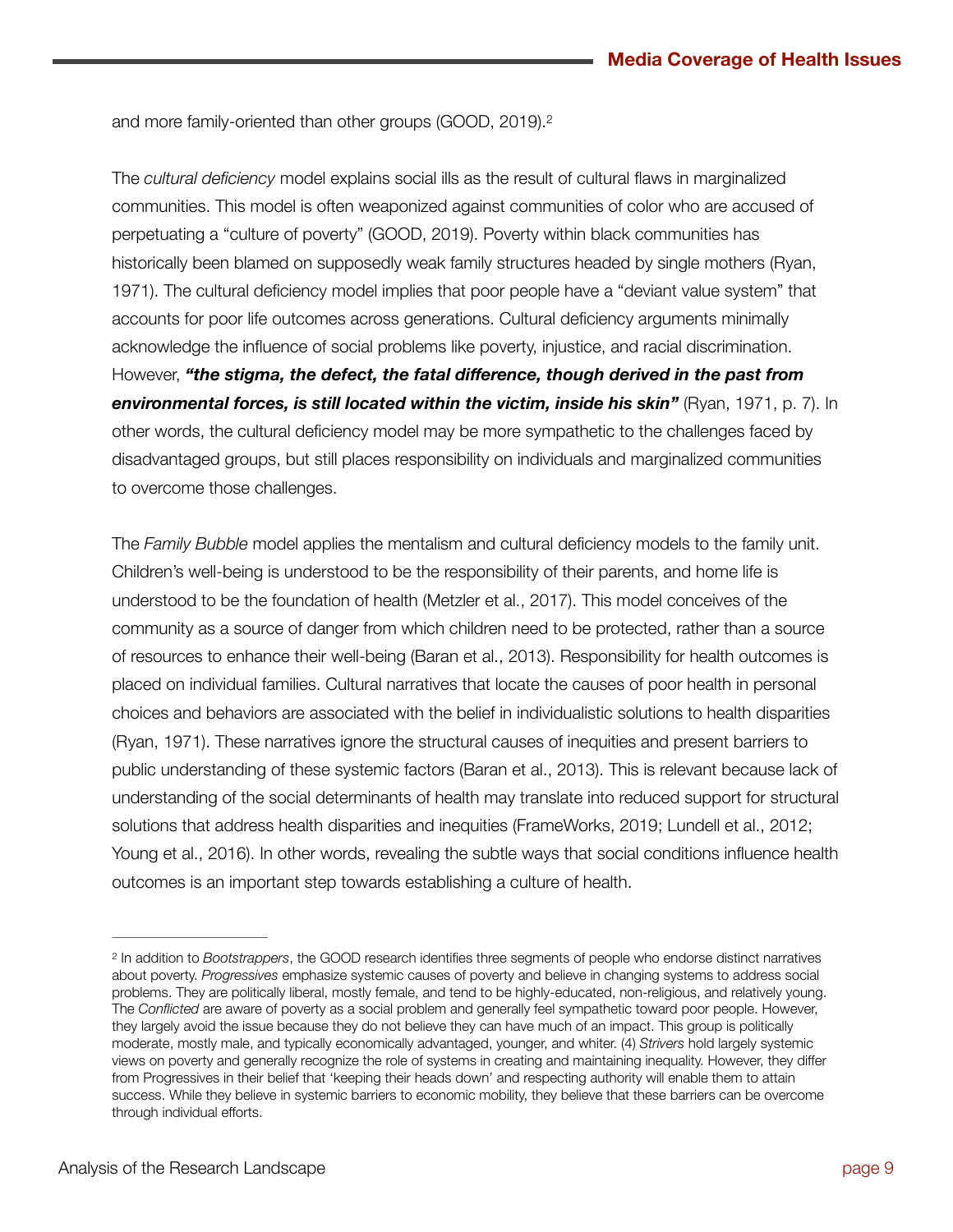## **MEDIA CONTENT**

### **News coverage of health issues and outcomes**

Most research on media coverage of health outcomes focuses on print news. News media outlets typically frame health-related issues in ways that ignore systemic factors, focusing instead on individual-level stories, explanations, and solutions. Studies on media coverage of health disparities are somewhat rare, and most existing studies are limited to news media coverage of racial health disparities (Niederdeppe et al., 2013). Less than one third of newspaper coverage of racial health disparities between 1996 and 2004 provided any causal explanations for these disparities, whether genetic, behavioral, environmental, or related to health care access (Kim et al., 2010). In another study of health-related articles published in local papers from 2010-2011, references to health disparities were rare, constituting approximately 3% of all health stories (Nagler et al., 2016). In both of these studies, behavioral explanations were the most commonly cited reasons for racial health disparities. Declining coverage of racial health disparities may limit public understanding and support for policies designed to address health inequities. Thus, increased media attention to health disparities may impact public opinion and increase support for positive health policy solutions that address social determinants, particularly on a local scale (Nagler et al., 2016). However, increased news coverage of health disparities alone is not enough to encourage public support for proactive health policies. If such coverage implies individual solutions or provides no explanations at all, news consumers are more likely to default to the dominant narrative of personal responsibility.

Even media campaigns designed to raise awareness about social determinants of health often address certain social issues, like income and home or workplace environment, to the neglect of other factors such as racial discrimination, education, and social support (Clarke et al., 2012). Such campaigns often combine systemic solutions, such as changes in public policy, with individual behavior change.

In media coverage of health issues, *episodic frames*, which focus on individual actions, are more common than *thematic* frames, which focus on broader social trends. In particular, episodic framing is most prevalent in local news broadcasts, which cover individual-level stories at significantly higher rates than national TV news and other forms of news reporting (Gollust et al.,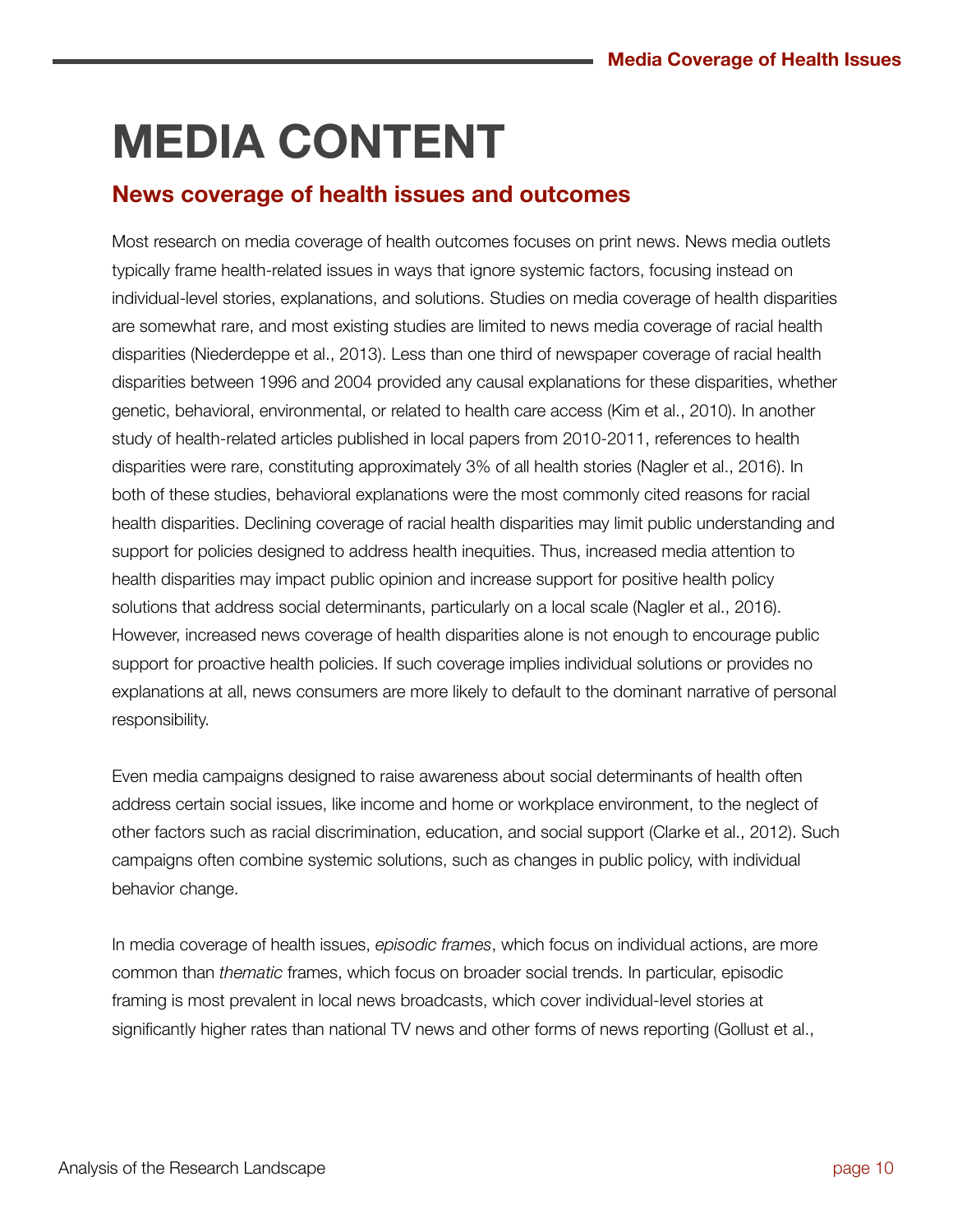<span id="page-10-1"></span>2019). Here, we use the term *hybrid framing*<sup>[3](#page-10-0)</sup> to refer to stories that combine elements of individual responsibility (i.e., choices and behaviors) with an emphasis on structural or contextual factors. *Game framing*, which presents issues as competitive debates, is favored by news media over *policy framing*, which focuses on the substance of the policies themselves. Game framing is particularly common during national election cycles and other times when federal legislators engage in policy debates (Gollust et al., 2019). During the 2013-2014 rollout of the Affordable Care Act (ACA), researchers observed that local news coverage fixated on political disagreements and controversies about the ACA, rather than its actual content and policy provisions (Gollust, Baum, et al., 2017).

#### **Factors affecting news coverage**

There are many reasons why news media might overuse episodic framing when discussing healthcare issues. Reporters rely on informational goods and services like press releases and conferences. Combined with deadline pressures or insufficient critical thinking, these information sources may lead to coverage that highlights superficial factors over structural causes (Viswanath & Emmons, 2006). Moreover, because they must compete for limited audience attention, media organizations frequently sensationalize news stories at the expense of information quality (Gollust et al., 2019). Media ownership and management also influence which topics are covered (Mao et al., 2011). Providing in-depth coverage of systemic issues may not be as profitable as easily digestible, individual health tips. Furthermore, American journalists are embedded in an individualistic culture and as a result their reporting may reflect dominant cultural narratives about personal responsibility. Finally, even when they do hold different values, reporters may be expected to work within neoliberal frameworks of health (Raphael, 2011). These industry practices and obstacles may be difficult to overcome when attempting to implement and test alternative framing.

### **Importance of context and explanation**

When news media fail to provide coherent, compelling, and systemic explanations of social phenomena, consumers often default to individualistic explanations (FrameWorks, 2019). A content analysis of news coverage related to long-term care for aging populations showed that few stories include broader context on the topic, such as government cuts or an aging populace, to frame the

<span id="page-10-0"></span><sup>&</sup>lt;sup>[3](#page-10-1)</sup> Our conceptualization of "hybrid framing" is drawn from Churchill (2019), who uses the term to summarize a thread of health communication research suggesting the effectiveness of introducing the element of personal responsibility into social determinants messaging (see Carger & Westen, 2010; Gollust & Capella, 2014; Niederdeppe et al., 2015). However, we use the term more broadly to refer to messages that combine elements of episodic framing (individual choices/responsibility) and thematic framing (structural context). This use of hybrid frames is conceptually different from Brüggemann & D'Angelo's (2018) conception involving a combination of generic and issue-specific news frames.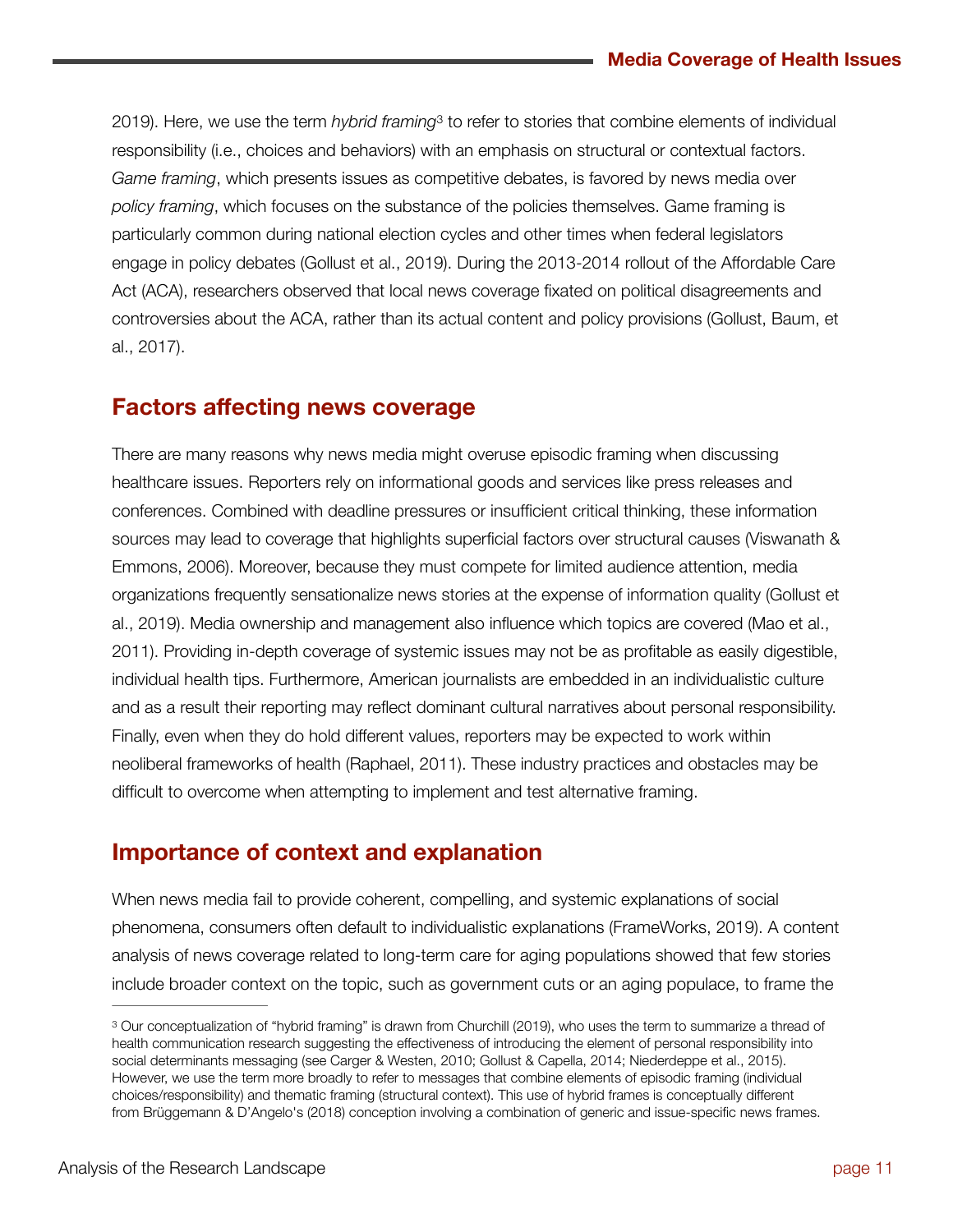importance of the issue (Mebane, 2001). Moreover, when contextualized information was provided, there was no single explanation to underscore why the public should care about long-term care topics. According to Mebane, providing social context for healthcare issues may affect how audiences judge the importance of the issue, the policy solutions they perceive to be available, and the solutions they are willing to support. For example, the public may be more amenable to investing government resources if the problem is framed in terms of external factors beyond anyone's control.

FrameWorks references Daniel Kahneman's influential theory of "fast" vs. "slow" thinking to explain how audiences interpret inconsistent or missing explanations. Fast thinking is automatic and story driven, whereas slow thinking is calculated and orderly (Kahneman, 2011). Fast thinking is deft at creating a coherent story from available information by triggering patterns of existing ideas in memory. According to Kahneman, the coherence of a story is associated with people's confidence in the story's veracity. When news stories *lack* coherent explanations of social issues, they get processed through the fast thinking route and, as a result, audiences tend to revert to dominant cultural narratives. Though the mind generally resists the level of effort required for slow thinking, it can be activated when encountering surprising information that inspires curiosity and learning (FrameWorks, 2019). Therefore communicators must find ways to summon audiences' slow thinking with coherent explanations that encourage the deliberate processing of new information.

## **MEDIA IMPACT**

### **Narrative influence**

While the majority of research on media coverage of health outcomes and disparities focused on news media, there is substantial research on the impact of other types of media, including entertainment, in the context of health. Numerous studies show that mass media can positively influence health-related knowledge, behaviors, and outcomes. Mass media have been used to improve condom use for HIV prevention (LaCroix et al., 2014), increase flu vaccination rates among the elderly (Yoo et al., 2010), enhance appreciation of regular gynecological pap tests (Murphy et al., 2015), and shift attitudes regarding abortion and alcohol abuse (Walter et al., 2018). However, because media often frame health as a matter of individual behavior management (Knibbe et al., 2017), media-effects research has largely neglected content that addresses health at the societal or policy level, focusing primarily on individual knowledge, attitudes, emotions, and behavior.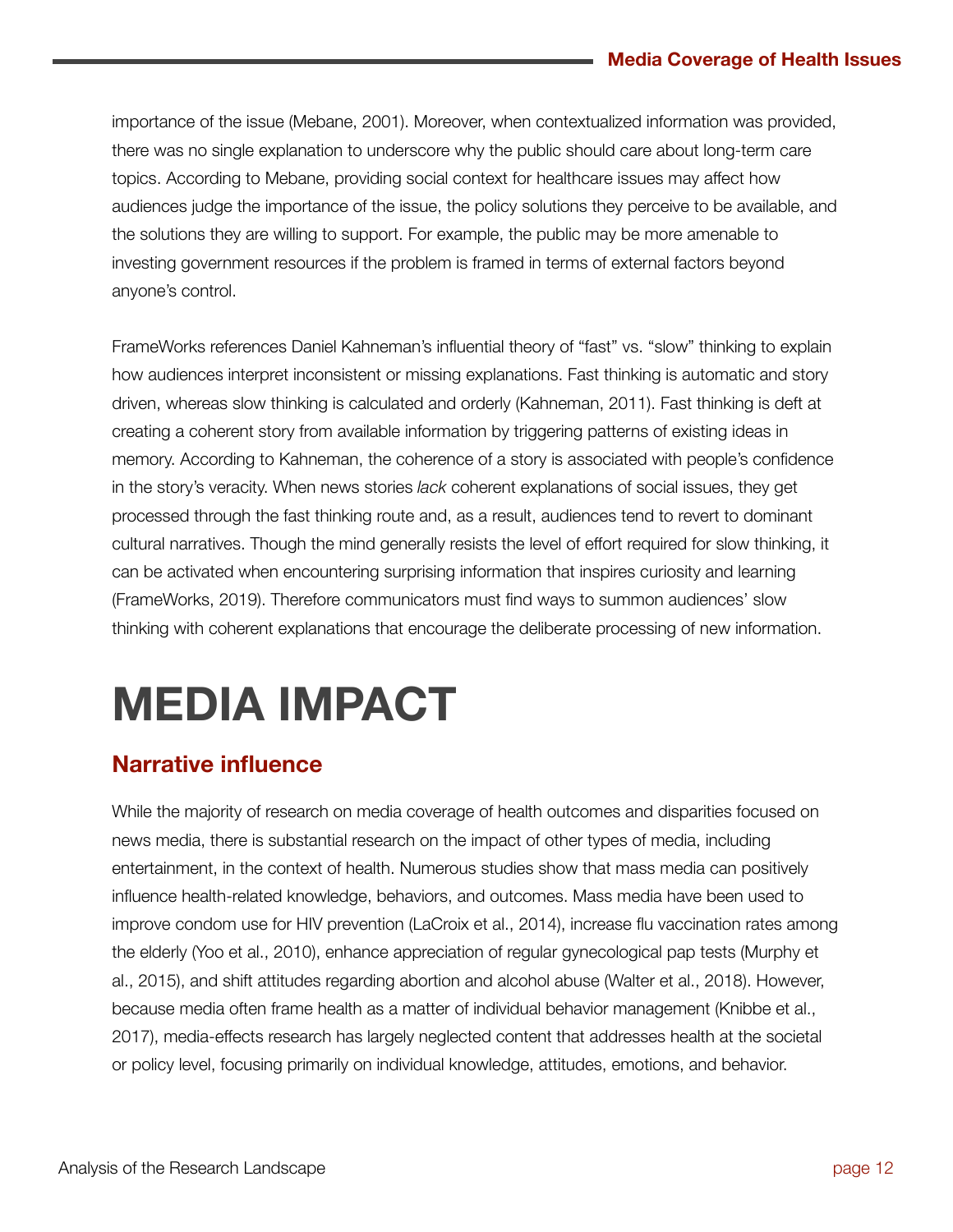Existing literature shows that narratives have a unique capacity to connect with audiences. Narrative strategies can be used to promote public health and improve health literacy more effectively than simply providing facts about health risks (Knibbe et al., 2017). Stories can be tailored to particular experiences and needs, which make them especially effective for reaching lower socio-economic populations. Entertainment narratives may also be more accessible than written health information among lower-income and populations (Beacom & Newman, 2010).

<span id="page-12-1"></span>Research indicates that entertainment narratives can effectively reduce knowledge gaps about health disparities, since these narratives allow for comprehensive and nuanced treatment of health stories and can reach large numbers of people at a relatively low cost. Entertainment narratives are uniquely persuasive because of their ability to bypass the audience's resistance to overt persuasive attempts(Beacom & Newman, 2010; Moyer-Gusé, 2008).<sup>[4](#page-12-0)</sup> In particular, the emergence of diverse entertainment platforms and formats creates unique opportunities for message creators to reach and engage various audiences. *Transmedia* storytelling—which moves characters and storylines across platforms like books, films and video games—can make stories seem more realistic and compelling (Jenkins, 2010). Transmedia campaigns allow for multilayered, complex storytelling, capable of increasing audience consumption and engagement (Jenkins, 2003). Hulu's *East Los High* capitalized on the transmedia strategy to deliver sexual and reproductive health messages to young Latinx Americans. The show's use of multiple digital platforms facilitated wide audience reach and engagement to encourage healthy sex practices (Wang & Singhal, 2016).

#### **Narratives can explain causal complexities**

Media narratives can effectively explain complex health issues because they can show (rather than tell) audiences about interrelated causal factors (Niederdeppe et al., 2013). One Canadian study found that watching episodes of *Grey's Anatomy* could stimulate critical thinking about healthcare policies and highlight the perceived shortcomings of the privatized American healthcare system (Jubas et al., 2017). Focus group participants watched stories about patients who could not afford necessary treatment due to lack of health insurance. In the ensuing discussions, participants expressed their preference for a policy framework that ensured universal access to health care. Narratives can also encourage openness to new ideas and effectively communicate the complex relationships among social determinants and health outcomes. Such stories may be particularly useful for demonstrating the value of incremental interventions for improving physical and emotional

<span id="page-12-0"></span>The mechanisms underlying the influence of media and entertainment narratives represent a huge area of research [4](#page-12-1) (encompassing the entertainment education literature) that is beyond the scope of this landscape analysis. For a theoretical overview, see Moyer-Gusé, 2008.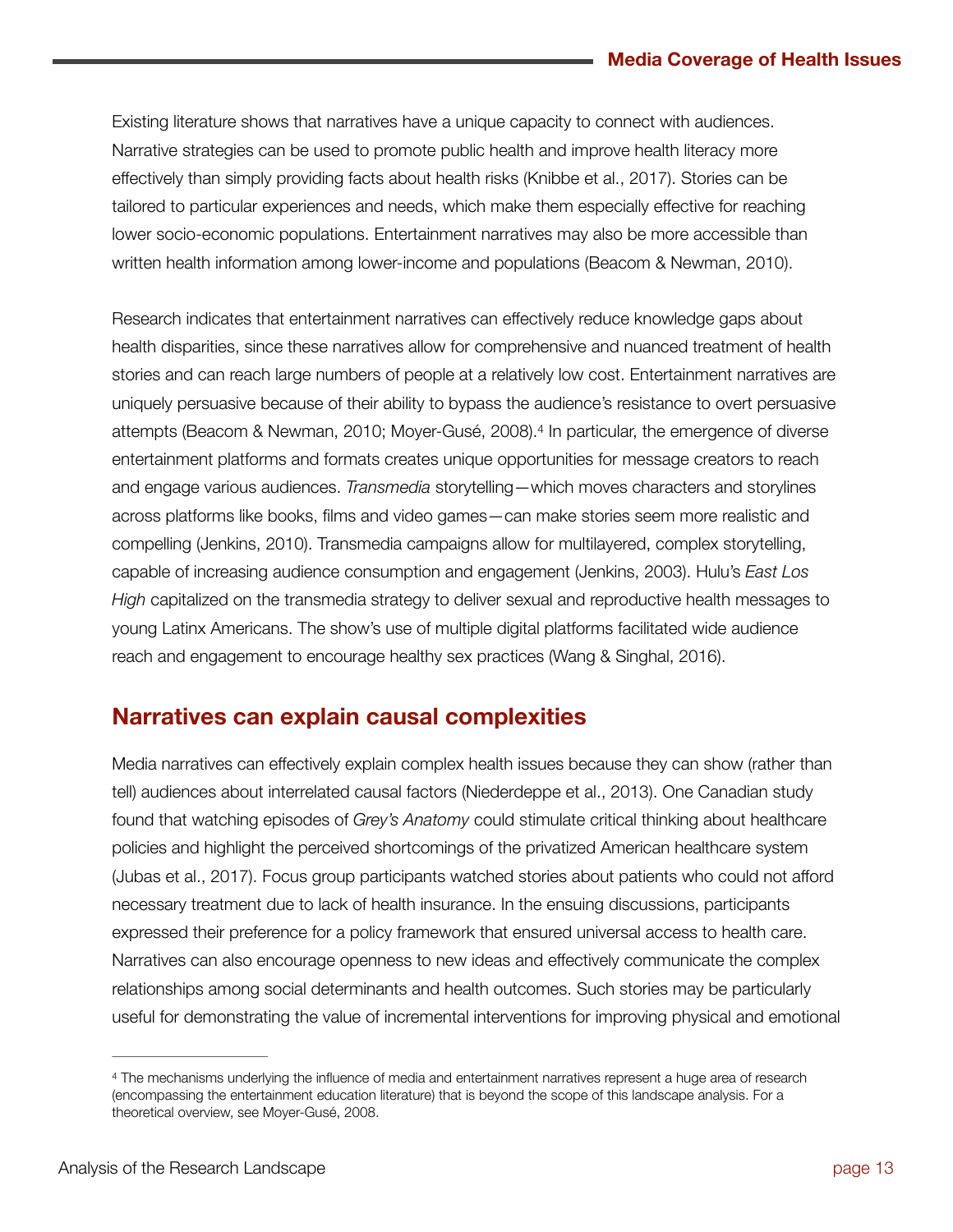health, and for portraying how such interventions can affect individuals across their lifetimes (Lundell et al., 2013). They can also show how an individual's health is interdependent with their community, clarifying that individuals are influenced by their surroundings, and that their actions can also affect their social environment.

### **Narratives can influence causal attributions**

*Attribution theory* can be used to understand how media frames shape public perceptions of the causes and solutions to health disparities (Niederdeppe et al., 2008) and describes how individuals assign responsibility for behavior and events. *Internal attributions* are inferences that locate the cause of behavior in personal character traits or choices squarely within the control of individuals. *External attributions*, on the other hand, are inferences that locate the cause of behavior in external factors outside of an individual's control. How Americans make sense of poor health outcomes depends on the extent to which they attribute the causes of these outcomes to internal factors such as laziness or poor lifestyle choices, or external conditions such as lack of access to health care, discrimination, or other systemic barriers.

*Episodic* framing of social issues fosters internal attributions, placing responsibility for societal problems on the affected groups. When media coverage focuses on individual people living in poverty, audience explanations for poverty subsequently concentrate on individual characteristics and shortcomings, such as lack of motivation, education, or job skills (Iyengar, 1987). This tends to increase stigma and victim blaming, while decreasing empathy for those affected by societal problems (Savani et al., 2011; Saguy et al., 2014). On the other hand, when media stories use *thematic framing*, highlighting poverty as a national issue or focusing on national poverty relief programs, the audience is more likely to make external attributions, centering on structural factors, such as economic downturns that lead to unemployment. These patterns and associations persist even after controlling for partisan attitudes, political ideology, and socioeconomic status (Iyengar, 1987). *Hybrid* frames that embed stories about individual behaviors in a broader systemic context tend to elicit more empathy from audiences (Churchill, 2019; Niederdeppe et al., 2015).

### **Narratives and attributions can influence policy support**

Narratives can convey causal information about social issues in ways that invite support for specific policy solutions (Niederdeppe et al., 2011). Audiences' understanding of causal factors is associated with attitudes on policies that address societal issues like unemployment, poverty, and healthcare (Lundell et al., 2012).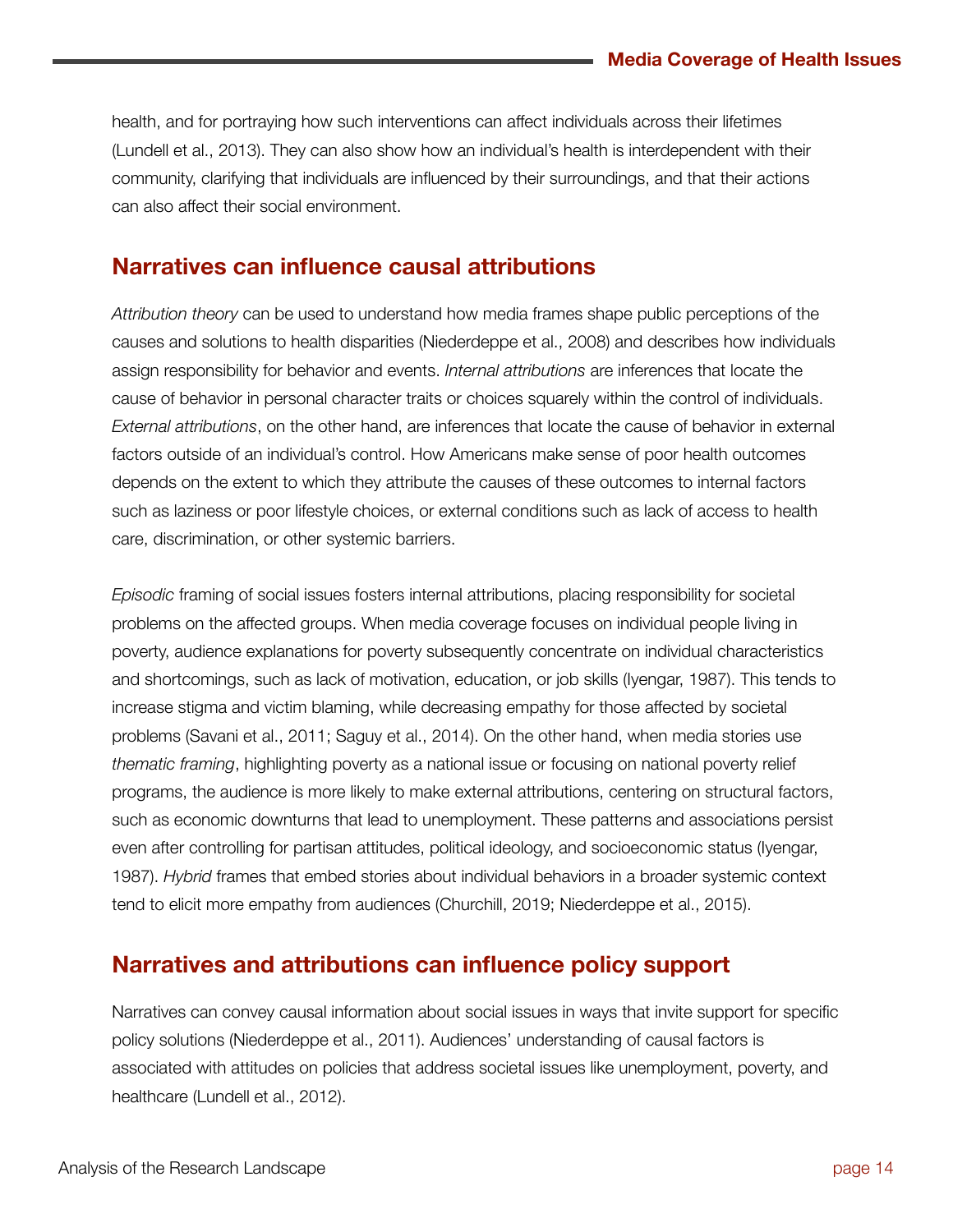Internal attributions can undermine policy support for structural interventions. Iyengar (1989) found participants' attributions of individual versus societal responsibility for poverty were associated with their willingness to support federal spending and policies to address the issue. Specifically, those who believed in societal responsibility for poverty were more likely to support reduced defense spending and increased spending on social services. These relationships have been replicated by more recent research on perceptions of the poor (Applebaum, 2001). Participants read vignettes about fictional poor characters, whose poverty was presented as either individually-caused (e.g. rejected a job offer) or societally-caused (e.g. laid off due to budget cuts). They were then asked to imagine themselves as Congress members and to assess their likelihood of recommending hypothetical policies to address poverty. Consistent with Iyengar's findings, when the character was presented as personally responsible for their poverty, participants were more likely to endorse policies aimed at reducing government benefits. But when the character was portrayed as experiencing economic hardship as a result of societal causes, participants were more likely to recommend liberal policies to extend government assistance.

The presence of an individual case example may direct attributions of responsibility toward the individual. Merely including an image of an overweight child in a news report on obesity can decrease support for obesity prevention policies, regardless of whether the article emphasizes individual or social causes of obesity (Barry et al., 2013). Whether episodic framing merely implies individual solutions or recommends them outright, the tendency to individualize the causes and solutions to health issues is pervasive and well-documented across print and TV news (Kim et al., 2010; Barry et al., 2013; Gollust et al., 2019; Viladrich, 2019; Winett et al., 2018). Furthermore, when media content employs a hybrid frame, audiences are more open to the idea that society is partly responsible for health outcomes (Carger & Westen, 2010) and are more supportive of public policies that address health inequities (Gollust et al., 2019), relative to content that uses thematic framing of social determinants messages alone (Gollust & Cappella, 2014; Niederdeppe et al., 2008; Niederdeppe et al., 2015).

Research suggests framing that combines individual choices and structural context works especially well for conservative audiences as it aligns with some of their political values and may cushion the impact of introducing new ideas about systemic inequality (Carger & Westen, 2010). Messages that acknowledge the role of personal choice in health outcomes, while still highlighting social and environmental factors, result in less anger and debate among Republican audiences (Gollust & Cappella, 2014).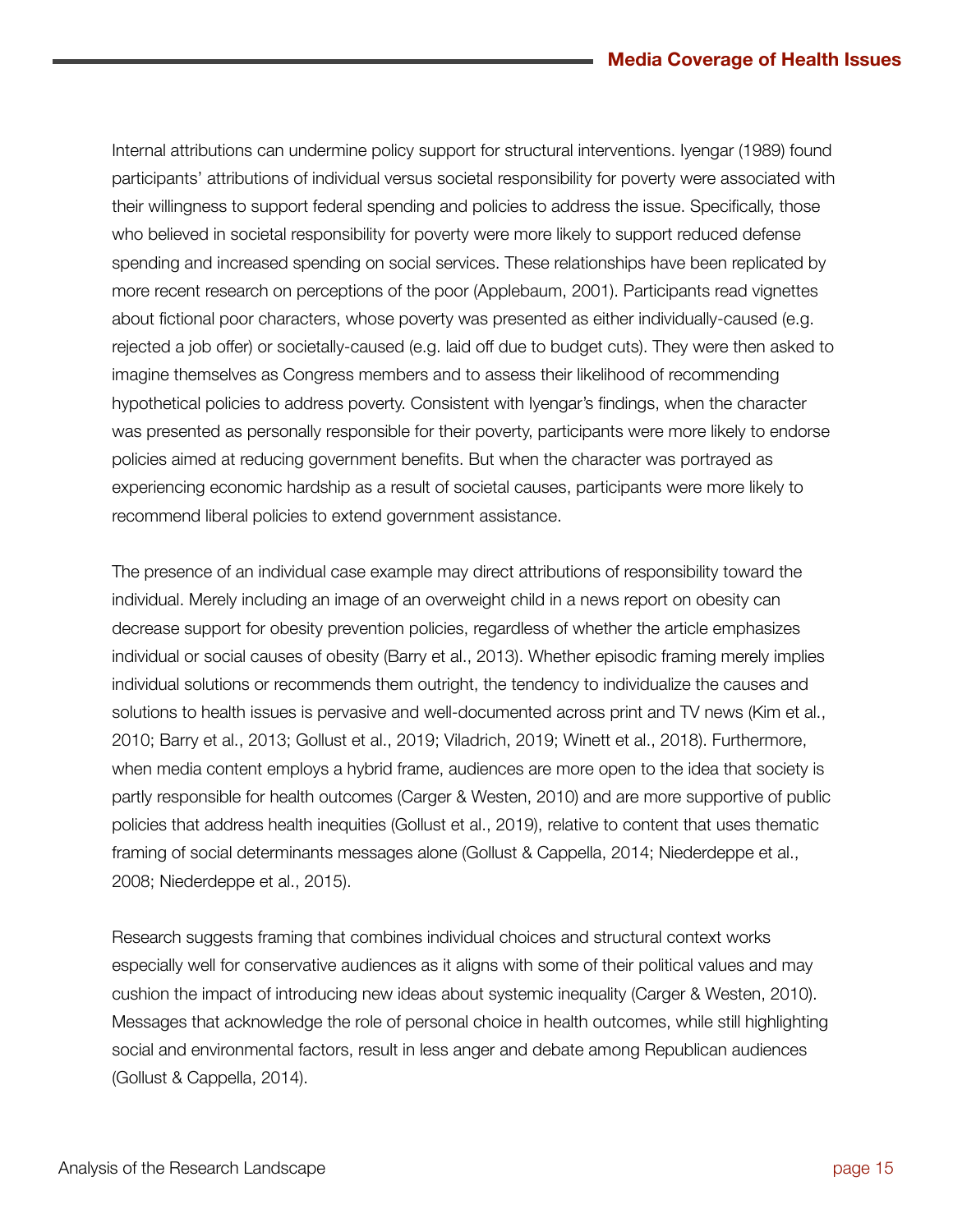A failure to explain the structural causes of a given social issue may foster a tendency to overlook or dismiss structural solutions in favor of individualistic ones. Such media framing patterns invite individual-level attributions of responsibility, which reinforce personal responsibility narratives about health. These narratives extend into public discourse, and subsequently influence public policy.

### **Narratives can promote public action and policy change**

Narratives build audience members' self-efficacy—confidence in the ability to carry out certain actions. In this way, they encourage the audience to be part of the solution. Messages that both identify social problems and provide plausible solutions are especially effective at increasing audience interest and engagement. In the context of news reporting, this is sometimes known as "solutions journalism," which provides news consumers with actionable responses to social problems that can increase the audience's self-efficacy (Curry, 2014). News consumers prefer messages that include some kind of actionable direction or a set of principles to guide meaningful action (Carger & Westen, 2010). Similarly, research has shown messages about health issues are more impactful when they show actions that individuals can take to address the issues (Lundell et al., 2013; Niederdeppe et al., 2008).

Narrative approaches are also used by advocates who seek to influence public policy (Davidson, 2017). One meta-analysis of narrative research (Fadlallah et al., 2019) found health narratives can raise awareness, encourage policy inquiries, and inspire audiences to initiate discussions about public policies. Narratives that include personal stories about multiple people, rather than episodic frames of a single event or individual, are especially effective at inspiring debate over policy change. Policy advocates who develop strong working relationships with media outlets produce particularly effective outcomes. In these cases, media involvement is an important catalyst for policy change. Fadlallah et al. caution, however, that narratives not grounded in scientific evidence can lead to policies that are ineffective or harmful. Likewise, according to Davidson, unsuccessful policies have been created because decision-makers were moved to take action by a powerful story that did not represent scientific reality.

### **MESSAGING CONSIDERATIONS**

Both public health research and media coverage often focus primarily on individual factors and responsibility for health outcomes, neglecting contextual and environmental influences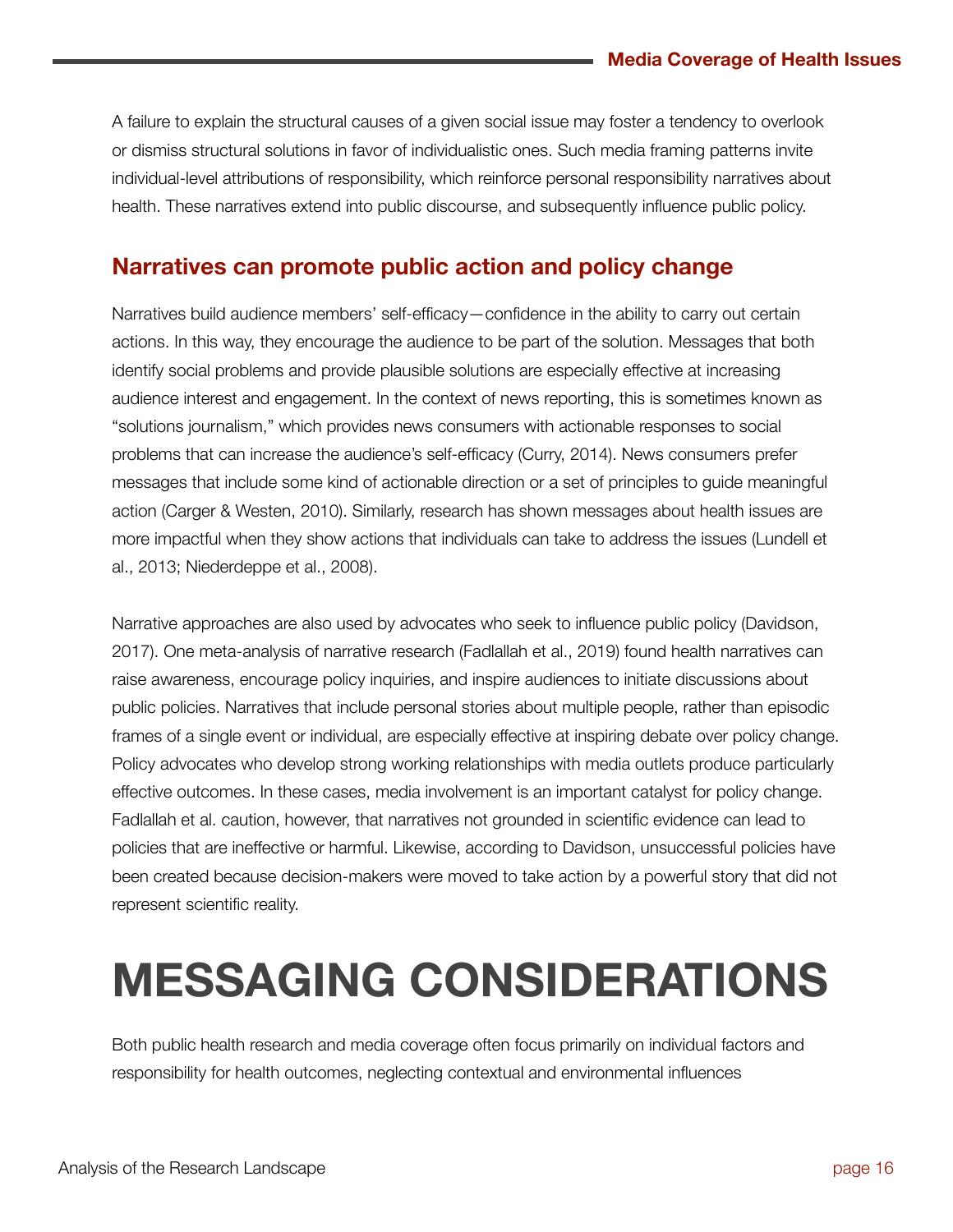(Niederdeppe et al., 2008). We discuss additional considerations for messaging related to health outcomes below, with the caveat that the research in some of these areas is limited.

### **Ideological biases**

Ideological and partisan biases influence attitudes about health-related narratives and policies. Those whose ideology leans conservative tend to react negatively to messages about health disparities and are more likely to attribute responsibility for health outcomes to individuals (Gollust et al., 2009; Gollust & Lynch, 2011; Gollust & Cappella, 2014; Niederdeppe et al., 2013). In Young et al.'s (2016) study on social determinants messaging for obesity, conservatives were less likely than liberals to attribute health issues to societal or structural causes. Moreover, when healthcare messages used both individual and social determinants explanations for health problems, conservatives still focused more on individual factors (Niederdeppe et al., 2011, 2013).

When news stories about health policy issues cite political or partisan sources, viewers are cued to interpret and filter information through their own political predispositions (Gollust, Barry, et al., 2017). News stories that feature a political source or discuss a politically charged issue are more likely to produce an attitude backlash in audiences (Gollust, Barry, et al., 2017; Leeper & Slothuus, 2014; Gollust et al., 2019). When news reports reference social or environmental factors to explain health outcomes, they tend to increase political polarization (Gollust et al., 2009).

Political biases are not insurmountable, however. For example, Pelika et al. (2010) found when news stories focused more on the substantive aspects of the Affordable Care Act than the legislative mechanisms and procedures and actors involved, the public had greater appreciation of social determinants and more supportive attitudes toward the policy. This was true regardless of the audience's political affiliation. Entertainment media can also offer opportunities to overcome the barriers posed by ideological biases in news consumption. For example, the Lear Center's recent study, *Are You What You Watch?* (Blakley et al., 2019)<sup>5</sup> identified several "cultural touchstones" shows that appeal across ideological divisions.

### <span id="page-16-1"></span>**Activating negative stereotypes**

Multiple studies suggest that when news stories about health problems inadvertently employ stereotypes or emphasize personal moral failures, coverage can amplify negative, racialized, or

<span id="page-16-0"></span><sup>&</sup>lt;sup>5</sup> Full report available at: [https://learcenter.org/wp-content/uploads/2019/05/are\\_you\\_what\\_you\\_watch.pdf](https://learcenter.org/wp-content/uploads/2019/05/are_you_what_you_watch.pdf)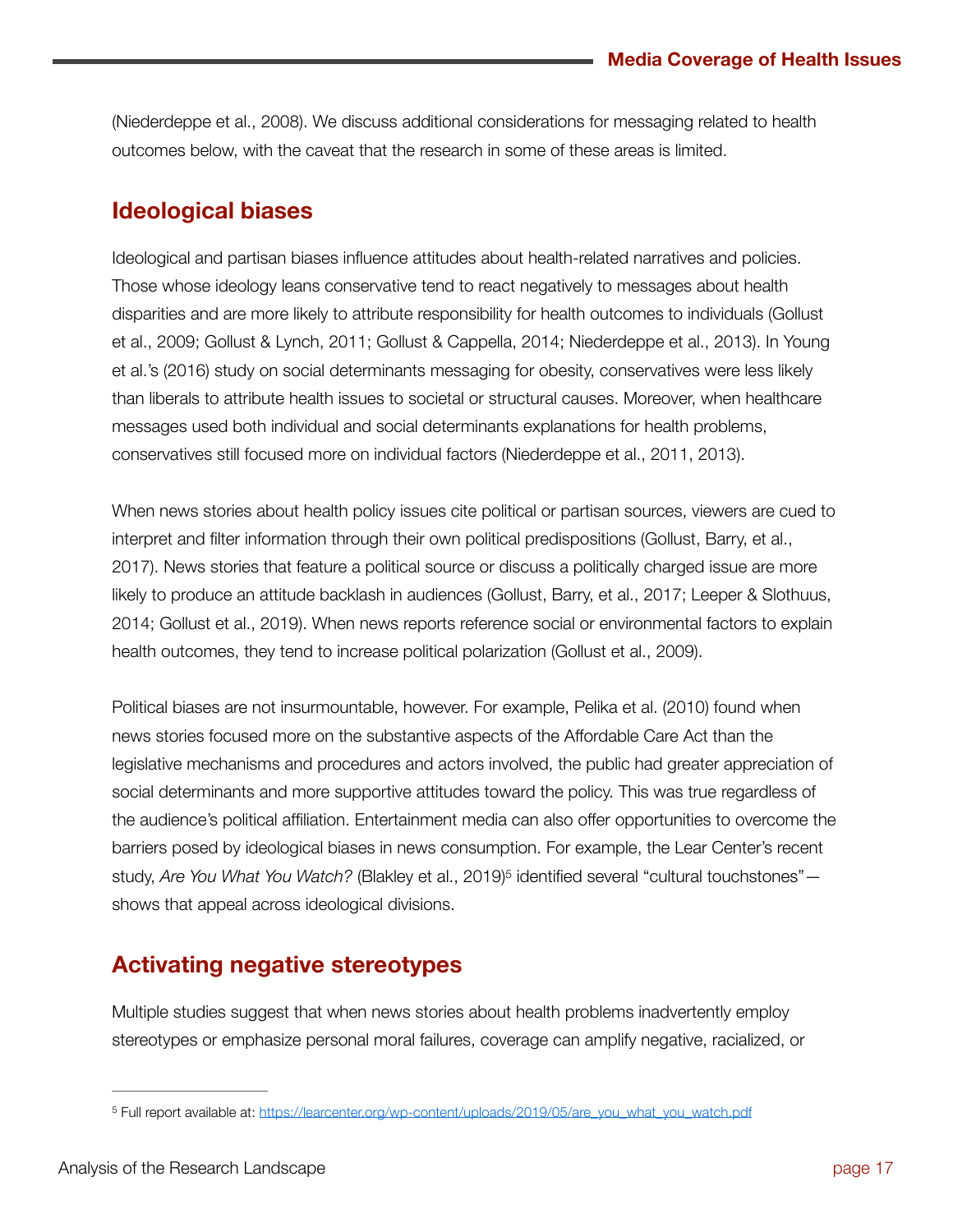stigmatizing attitudes toward people who suffer from health problems (Kennedy-Hendricks et al., 2016; McClure et al., 2011; McGinty et al., 2018; Niederdeppe et al., 2013; Gollust et al., 2019).

Even a single visual image of a person of color can produce negative and inaccurate stereotypes about that person's racial or ethnic group and its relationship to disease (Niederdeppe et al., 2008). Narratives about African-American single mothers living in poverty, for example, may unintentionally activate negative stereotypes about people of color, and shift attributions of responsibility for poverty to individual decisions (Iyengar, 1991). When negative stereotypes are triggered, they affect the audience's perceptions about which individuals or groups deserve government support (Kim et al., 2010).

These patterns apply to people of color as well. Hannah & Cafferty (2006) found that both white and black participants who were exposed to messages about white poverty were far more likely to support funding for anti-poverty programs than participants who were exposed to messages depicting black poverty. Public opposition to welfare programs has been linked to racial stereotypes that associate welfare with black populations (Gilens, 1999; Kim et al., 2010). More research is needed to identify what factors are most likely to activate harmful stereotypes. Future research might investigate the extent to which stereotypes influence public support for policies that address racial disparities in health outcomes (Niederdeppe et al., 2013; Kim et al., 2010).

### **Unanticipated effects**

Creating compelling stories that illustrate the social and environmental factors that underlie health disparities without compromising the protagonist's relatability can be a challenging endeavor. Focusing too much attention on the complexities of health issues may risk undermining a story's appeal to a larger audience (Lundell et al., 2012). Furthermore, when narratives focus on a character's unique traits and motivations, audiences may turn their attention away from environmental and structural factors (Iyengar, 1991). For example, Lundell et al. (2013) examined the effects of different vignettes describing community-based health interventions (e.g., efforts to overhaul a neighborhood's infrastructure, teaching emotional maturity impoverished youth). When stories featured protagonists who displayed characteristics of strength and leadership, audiences perceived the intervention as only useful in that specific scenario and did not generalize its effectiveness to other contexts. On the other hand, portraying a protagonist as displaying weakness or lack of responsibility may raise doubts about their deservingness of help and support (Weiner, 2006; Lundell et al., 2013).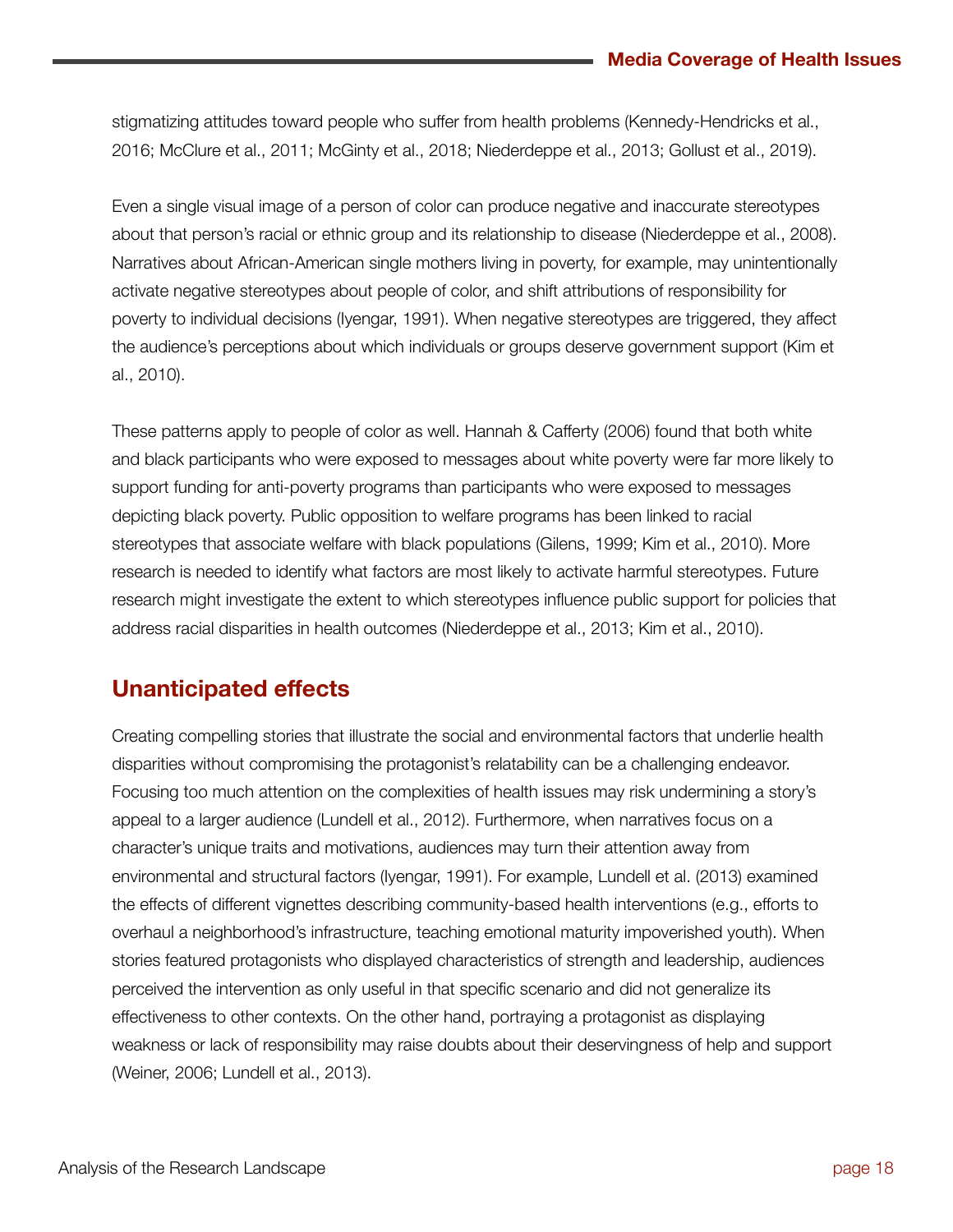### **Fragmented audiences**

The current media landscape offers multiple platforms, streaming services, and social networks that end up producing fragmented audiences. This landscape presents new challenges and opportunities for content creators who seek to convey complex health-related messages. Because outlets must compete for larger audience shares, they may resort to catchy and shareable content that undercuts the quality and prominence of public health information (Gollust et al., 2019; Tanner et al., 2015; Wenger & Papper, 2018). Health messaging is particularly prone to errors and omissions, as comprehensive information gets sacrificed for the sake of grabbing attention in social media spaces (Gollust et al., 2019).

Audiences have become more inclined to consume media content that confirms their prior belief systems (Kahan, 2012; Gollust et al., 2019). The tendency for content consumers to seek out messages that they already agree with is known as *confirmation bias* (Del Vicario et al., 2017). Declining audiences for traditional media outlets (such as TV newscasts and local TV stations) means budget cuts for health journalists, reducing the already limited volume of healthcare coverage (Viswanath et al., 2008). In turn, declining media coverage of health issues undermines the public's support for policies that support health equity (Niederdeppe et al., 2013; Robert & Booske, 2011; Williams & Purdie-Vaughns, 2016; Gollust et al., 2019).

## **CONCLUSION**

The objective of this landscape analysis was to summarize existing research on mass media coverage of health outcomes and the effect of this coverage on audiences. This analysis was conducted alongside in-depth interviews with key stakeholders in academia, health policy, health communication, and the entertainment industry. Insights from this analysis will continue to inform our research activities, including a qualitative analysis of the messages and frames employed by health-related content in scripted TV and film, and a national audience survey examining the relationships between media preferences and health equity attitudes and values. Through a partnership with the Behavioural Insights Team, we will also be exploring how different types of health equity messages affect the attitudes and behaviors of different audience segments.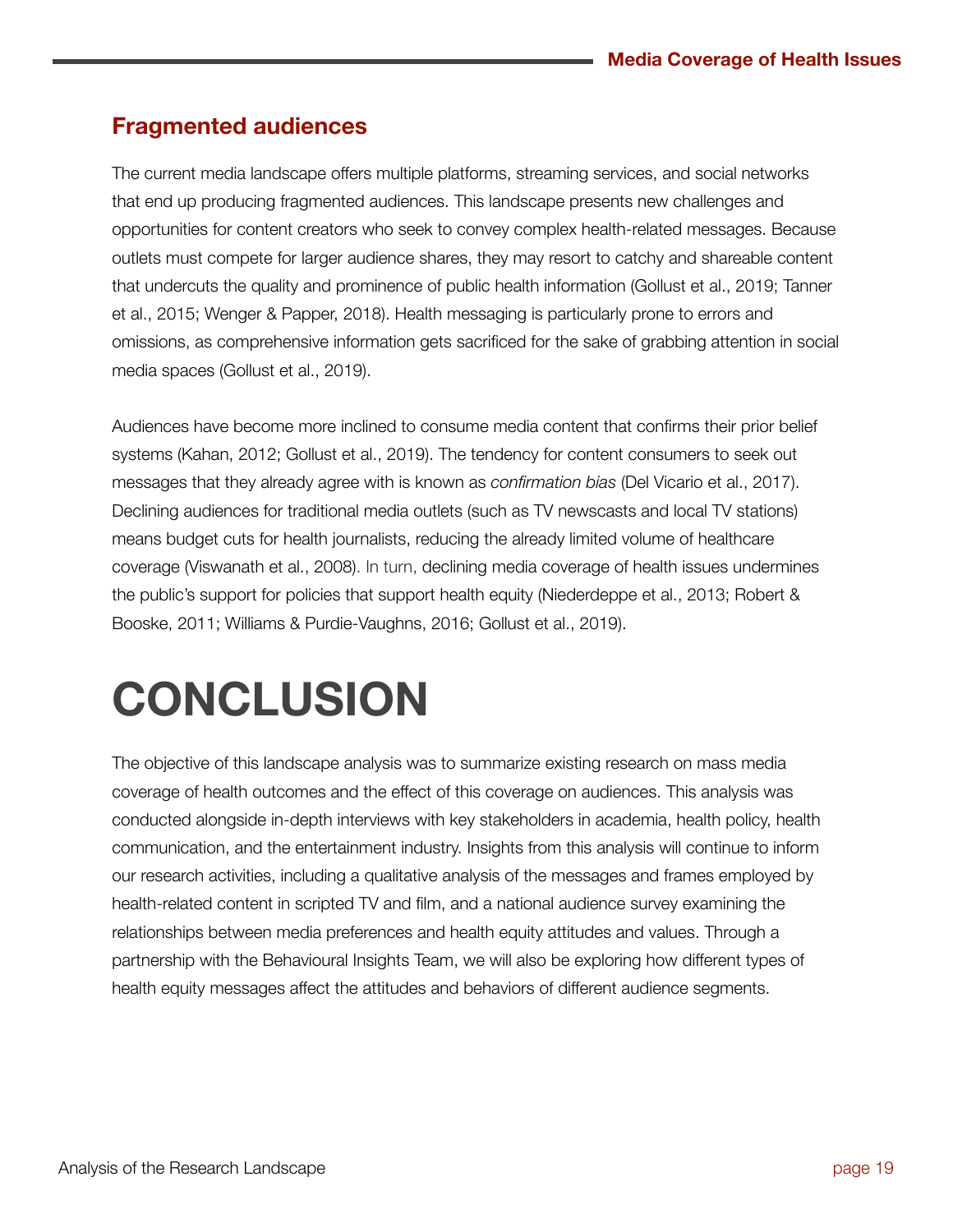### **Recommendations for journalists and content creators**

Based on our review of research on media coverage of health outcomes, we propose the following evidence-based strategies for counteracting individualistic views of health and fostering a culture of health mindset.

- Avoid presenting disparities in health outcomes without context, as this type of messaging may inadvertently reinforce individualistic explanations. Instead, be thorough in explaining the complexities of the systems and structures that underlie these disparities.
- Use a *hybrid* approach that combines stories about individual choices and behaviors with the systemic factors that influence these behaviors and choices. This approach is more effective than presenting either individual stories or social determinants alone.
- When possible, tailor messages to key audience segments who may have different values or motivations, as the same message may backfire for different audiences.
- Focus on complex, multidimensional characters or protagonists who challenge common beliefs and stereotypes.
- Develop *transmedia* narratives to amplify messages across platforms and reach larger audiences. This strategy has been shown to increase audience engagement.
- Focus on solutions and concrete actions that the audience can take. This approach can increase the audience's confidence in their ability to make a difference.

### **Questions for researchers and advocates**

Future research could expand the existing literature by examining the following:

- How do different audience segments respond to different message frames and formats around social determinants and health equity?
- How can we effectively balance mass appeal messages with those tailored to more specific audience segments?
- Can narratives around social determinants and health equity be connected to any concrete policy outcomes?
- To what extent have new narratives of health equity emerged around the COVID-19 pandemic, and how might these narratives affect audience attitudes and policy support?

This research was conducted between January and May 2020. When we began our analysis, COVID-19 was not yet on the national radar. In a short time, however, it has shifted the national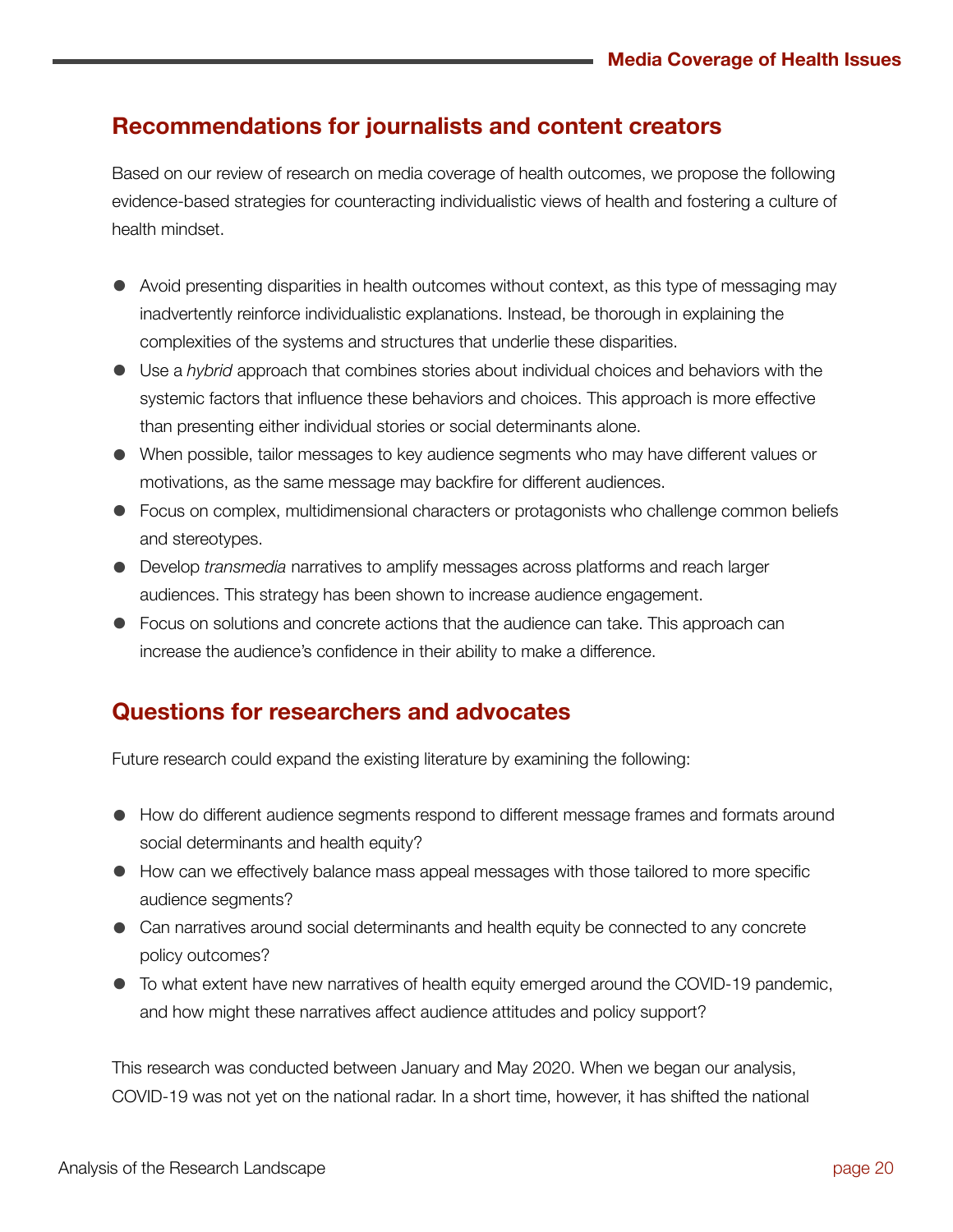conversation around structural inequities and disparities in health outcomes in a seemingly unprecedented way. Research on the nature and effects of COVID-related messaging is only beginning to emerge, but it is likely that the pandemic will leave an indelible footprint on how we as a culture think about, talk about, and study health equity for many years to come.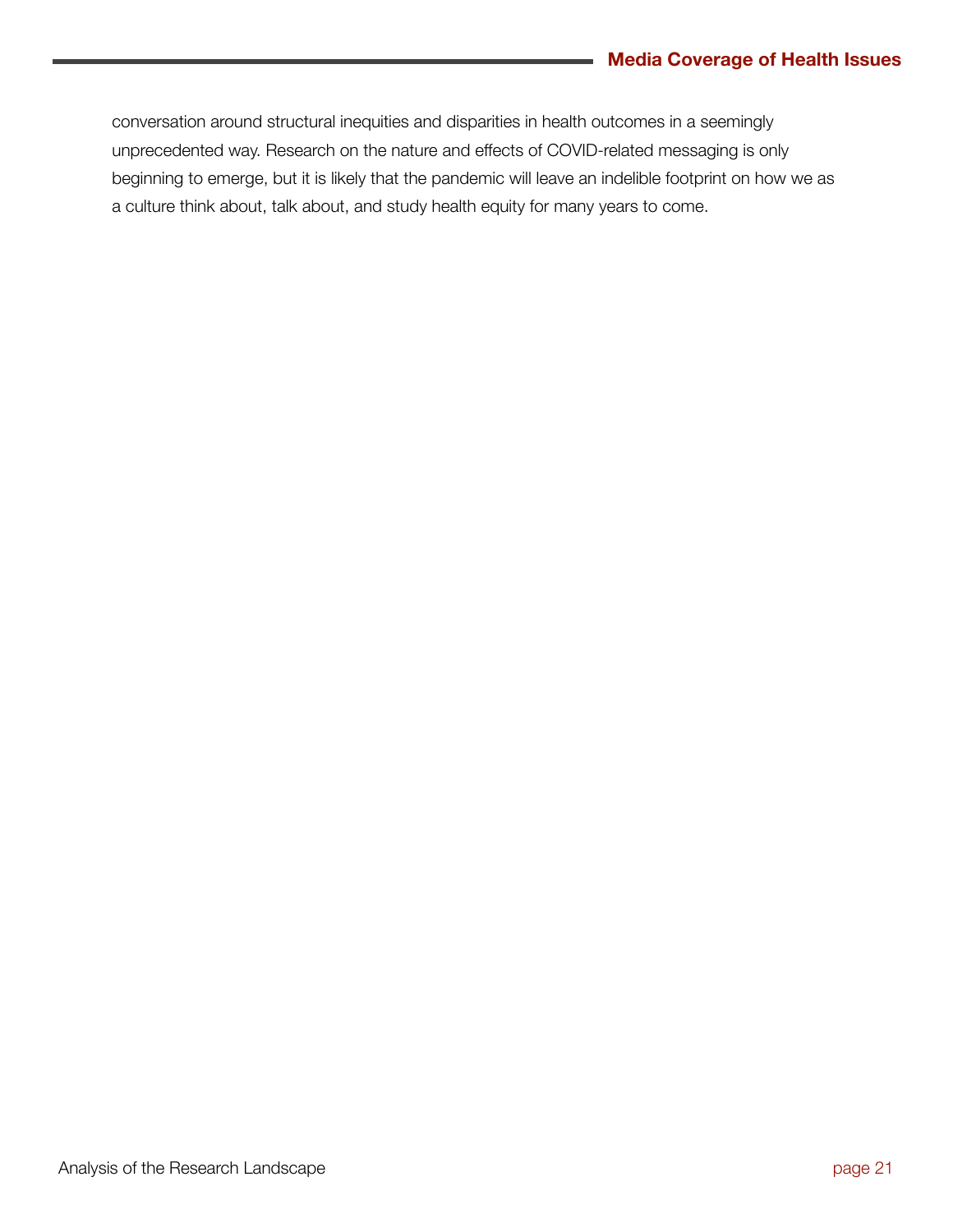### **REFERENCES**

- Applebaum, L. D. (2001). The influence of perceived deservingness on policy decisions regarding aid to the poor. *Political Psychology, 22*(3), 419-442. [https://doi.org/](https://doi.org/10.1111/0162-895X.00248) [10.1111/0162-895X.00248](https://doi.org/10.1111/0162-895X.00248)
- Baran, M., Lindland, E., Kendall-Taylor, N., & Kohut, M. (2013). *"Handed to them on a plate": Mapping the gaps between expert and public understandings of human services.* FrameWorks Institute. [http://frameworksinstitute.org/assets/files/humanservices/NHSAMaptheGaps-](http://frameworksinstitute.org/assets/files/humanservices/NHSAMa)[Final7-31-13.pdf](http://frameworksinstitute.org/assets/files/humanservices/NHSAMa)
- Barry, C. L., Brescoll, V. L., & Gollust, S. E. (2013). Framing childhood obesity: How individualizing the problem affects public support for prevention. *Political Psychology, 34*(3), 327-349. [https://](https://doi.org/10.1111/pops.12018) [doi.org/10.1111/pops.12018](https://doi.org/10.1111/pops.12018)
- Beacom, A. M., & Newman, S. J. (2010). Communicating health information to disadvantaged populations. *Family & Community Health, 33*(2), 152-162. [https://doi.org/10.1097/](https://doi.org/10.1097/FCH.0b013e3181d59344) [FCH.0b013e3181d59344](https://doi.org/10.1097/FCH.0b013e3181d59344)
- Blakley, J., Watson-Currie, E., Shin, H., Valenti, L.T., Saucier, C., & Boisvert, H. (2019) *Are you what you watch? Tracking the political divide through TV preferences.* The Norman Lear Center. [https://learcenter.org/wp-content/uploads/2019/05/are\\_you\\_what\\_you\\_watch.pdf](https://learcenter.org/wp-content/uploads/2019/05/are_you_what_you_watch.pdf)

Brown, W. (2015). *Undoing the demos: Neoliberalism's stealth revolution.* Zone Books.

- Brüggemann, M., & D'Angelo, P. (2018). Defragmenting news framing research. In P. D'Angelo (Eds.), *Doing news framing analysis II: Empirical and theoretical perspectives* (pp. 99-115). Routledge.
- Carger, E., & Westen, D. (2010). *A new way to talk about the social determinants of health.* Robert Wood Johnson Foundation. [https://www.rwjf.org/en/library/research/2010/01/a-new-way-to](https://www.rwjf.org/en/library/research/2010/01/a-new-way-to-talk-a)[talk-about-the-social-determinants-of-health.html](https://www.rwjf.org/en/library/research/2010/01/a-new-way-to-talk-a)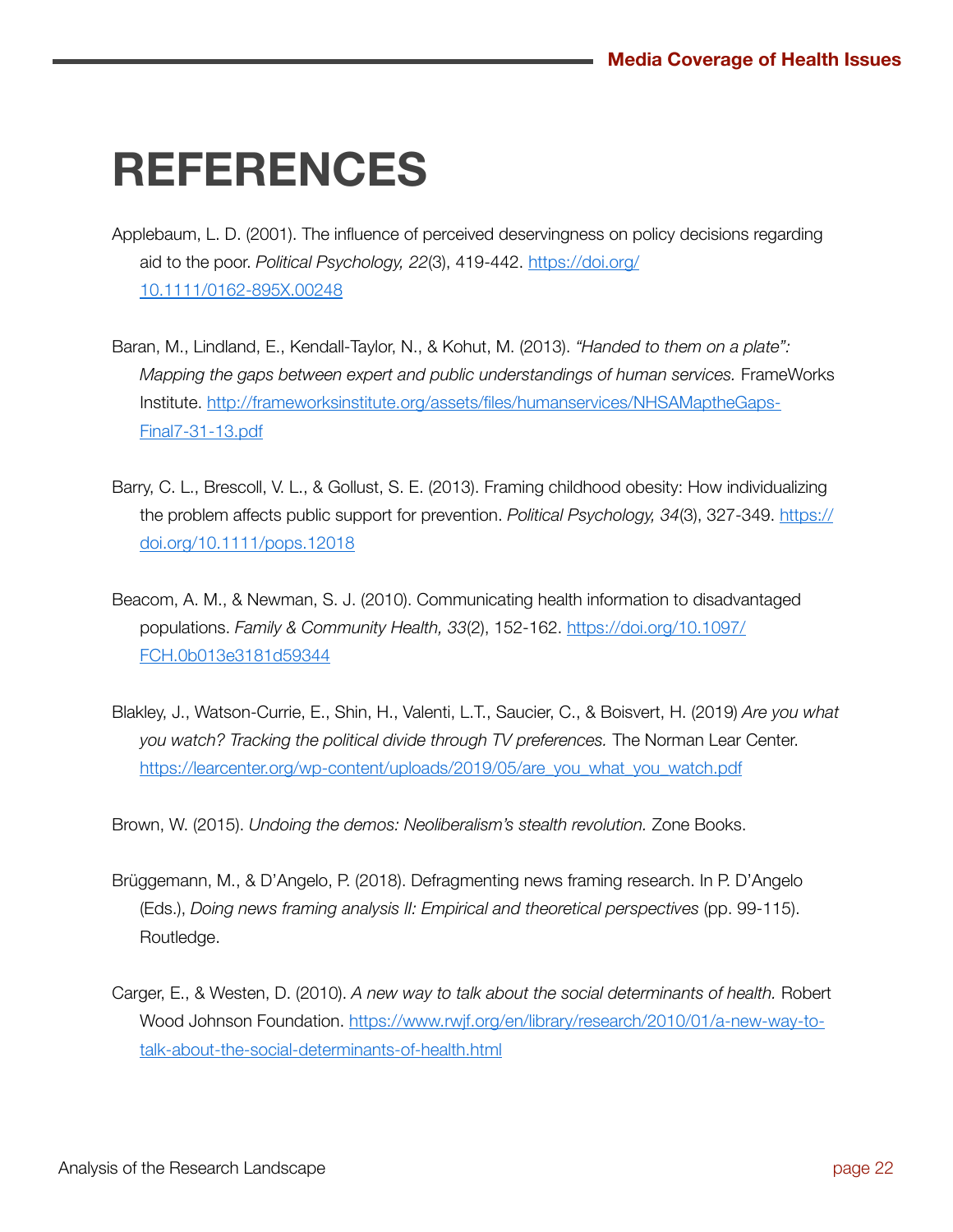- Churchill, E. (2019). *Changing the narrative of social determinants of health: Messaging for Ontarians.* (Publication No. 2207) [Master's thesis, Wilfrid Laurier University]. Scholar Commons at Laurier.<https://scholars.wlu.ca/etd/2207>
- Clarke, C. E., Niederdeppe, J., & Lundell, H. C. (2012). Narratives and images used by public communication campaigns addressing social determinants of health and health disparities. *International Journal of Environmental Research and Public Health, 9*(12), 4254-4277. [https://](https://doi.org/10.3390/ijerph912425) [doi.org/10.3390/ijerph9124254](https://doi.org/10.3390/ijerph912425)
- Curry, Alex. (2014, June). *Solutions Journalism.* Center for Media Engagement. [https://](https://mediaengagement.org/research/solutions-journalism/) [mediaengagement.org/research/solutions-journalism/](https://mediaengagement.org/research/solutions-journalism/)
- Davidson, B. (2017). Storytelling and evidence-based policy: Lessons from the grey literature. *Palgrave Communications*, *3*(1), 1-10.<https://doi.org/10.1057/palcomms.2017.93>
- Del Vicario, M., Scala, A., Caldarelli, G., Stanley, H.E., & Quattrociocchi, W. (2017). Modeling confirmation bias and polarization. *Scientific Reports, 7* (40391), 1-9. [https://doi.org/](https://doi.org/10.1038/srep40391) [10.1038/srep40391](https://doi.org/10.1038/srep40391)
- Dobson, K., & Knezevic, I. (2017). 'Liking and Sharing' the stigmatization of poverty and social welfare: Representations of poverty and welfare through Internet memes on social media*. TripleC: Communication, Capitalism & Critique*, *15*(2), 777-795. [https://doi.org/10.31269/](https://doi.org/10.31269/triplec.v15i2.815) [triplec.v15i2.815](https://doi.org/10.31269/triplec.v15i2.815)
- Fadlallah, R., El-Jardali, F., Nomier, M., Hemadi, N., Arif, K., Langlois, E. V., & Akl, E. A. (2019). Using narratives to impact health policy-making: A systematic review. *Health Research Policy and Systems*, *17*(1), 17-26.<https://doi.org/10.1186/s12961-019-0423-4>
- FrameWorks Institute. (2019). *Unleashing the power of how: An explanation declaration.*  FrameWorks Institute. [http://frameworksinstitute.org/assets/files/unleashingthepowerofhow](http://frameworksinstitute.org/assets/files/unleashingthepowerofhow-anexplanationdeclaration.pdf)[anexplanationdeclaration.pdf](http://frameworksinstitute.org/assets/files/unleashingthepowerofhow-anexplanationdeclaration.pdf)
- Gilens, M. (1999). *Why Americans hate welfare: Race, media, and the politics of antipoverty policy.*  University of Chicago Press. <https://doi.org/10.7208/chicago/9780226293660.001.0001>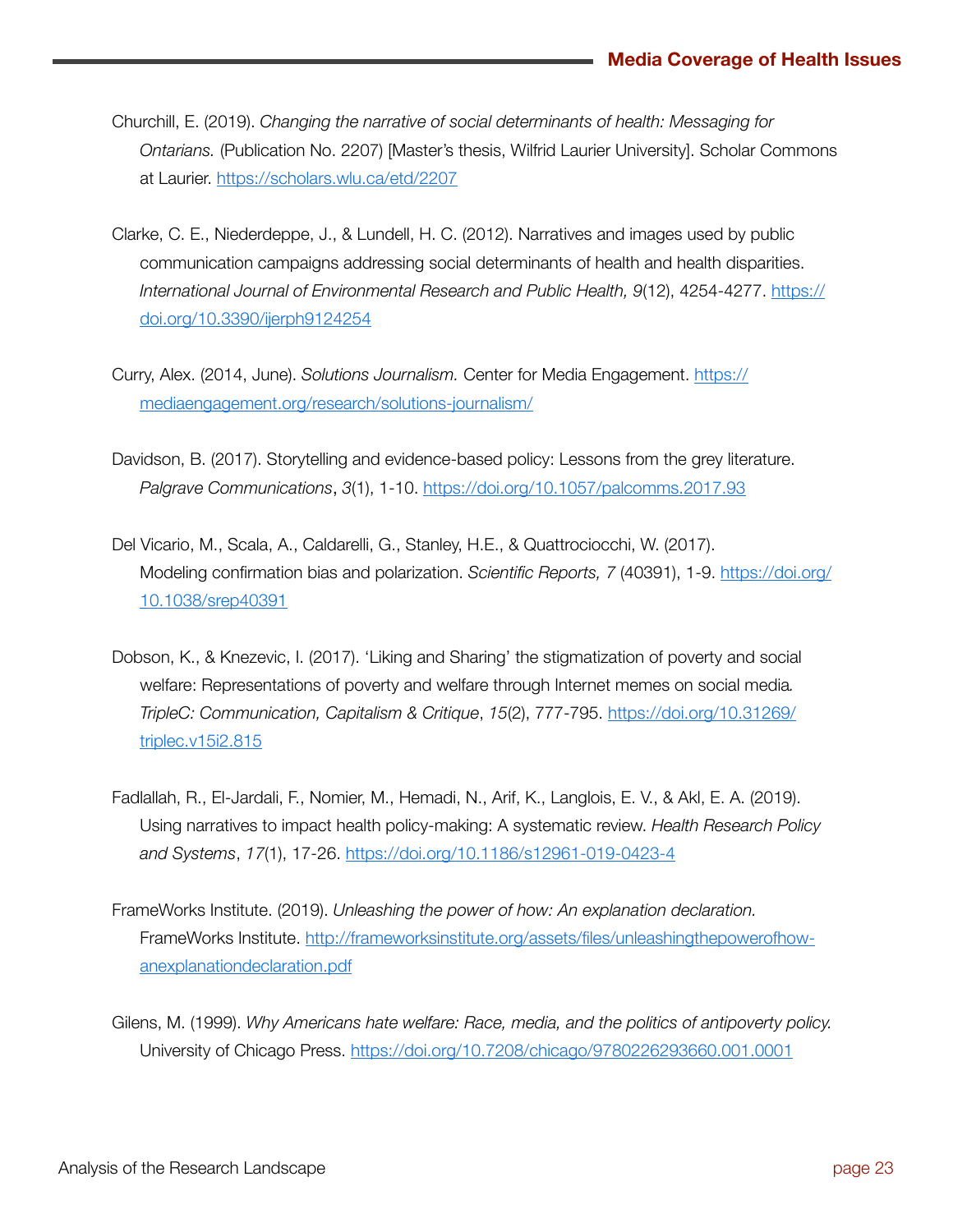- Gollust, S. E., Barry, C. L., & Niederdeppe, J. (2017). Partisan responses to public health messages: Motivated reasoning and sugary drink taxes. *Journal of Health Politics, Policy and Law, 42*(6), 1005-1037. [https://doi.org/10.1215/03616878-4193606](https://doi.org/10.1215/03616878-4)
- Gollust, S. E., Baum, L. M., Niederdeppe, J., Barry, C. L., & Fowler, E. F. (2017). Local television news coverage of the Affordable Care Act: Emphasizing politics over consumer information. *American Journal of Public Health*, *107*(5), 687-693. [https://doi.org/10.2105/](https://doi.org/10.2105/AJPH.2017.303659) [AJPH.2017.303659](https://doi.org/10.2105/AJPH.2017.303659)
- Gollust, S. E., & Cappella, J. N. (2014). Understanding public resistance to messages about health disparities. *Journal of Health Communication*, *19*(4), 493-510. [https://doi.org/](https://doi.org/10.1080/10810730.2013.821561) [10.1080/10810730.2013.821561](https://doi.org/10.1080/10810730.2013.821561)
- Gollust, S. E., Fowler, E. F., & Niederdeppe, J. (2019). Television news coverage of public health issues and implications for public health policy and practice. *Annual Review of Public Health*, *40*, 167-185.<https://doi.org/10.1146/annurev-publhealth-040218-044017>
- Gollust, S. E., Lantz, P. M., & Ubel, P. A. (2009). The polarizing effect of news media messages about the social determinants of health. *American Journal of Public Health*, *99*(12), 2160-2167. <https://doi.org/10.2105/AJPH.2009.161414>
- Gollust, S. E., & Lynch, J. (2011). Who deserves health care? The effects of causal attributions and group cues on public attitudes about responsibility for health care costs. *Journal of Health Politics, Policy and Law*, *36*(6), 1061-1095.<https://doi.org/10.1215/03616878-1460578>
- GOOD Inc. (2019) *Public perceptions; Narratives of poverty in the U.S.* (final project report) [PowerPoint slides]. [https://roar-assets-auto.rbl.ms/documents/6139/](https://roar-assets-auto.rbl.ms/documents/6139/Public) [Public%20Perceptions%20&%20Narratives%20of%20Poverty%20\\_\\_%20Executive%20Summ](https://roar-assets-auto.rbl.ms/documents/6139/Public) [ary.pdf](https://roar-assets-auto.rbl.ms/documents/6139/Public)
- Grossmann, I. & Santos, H. C. (2016). Individualistic cultures. In V. Zeigler-Hill & T. K. Shackelford (Eds.), *Encyclopedia of personality and individual differences* (pp. 2-10). Springer. [https://](https://doi.org/10.1007/978-3-319-28099-8_2024-1) [doi.org/10.1007/978-3-319-28099-8\\_2024-1](https://doi.org/10.1007/978-3-319-28099-8_2024-1)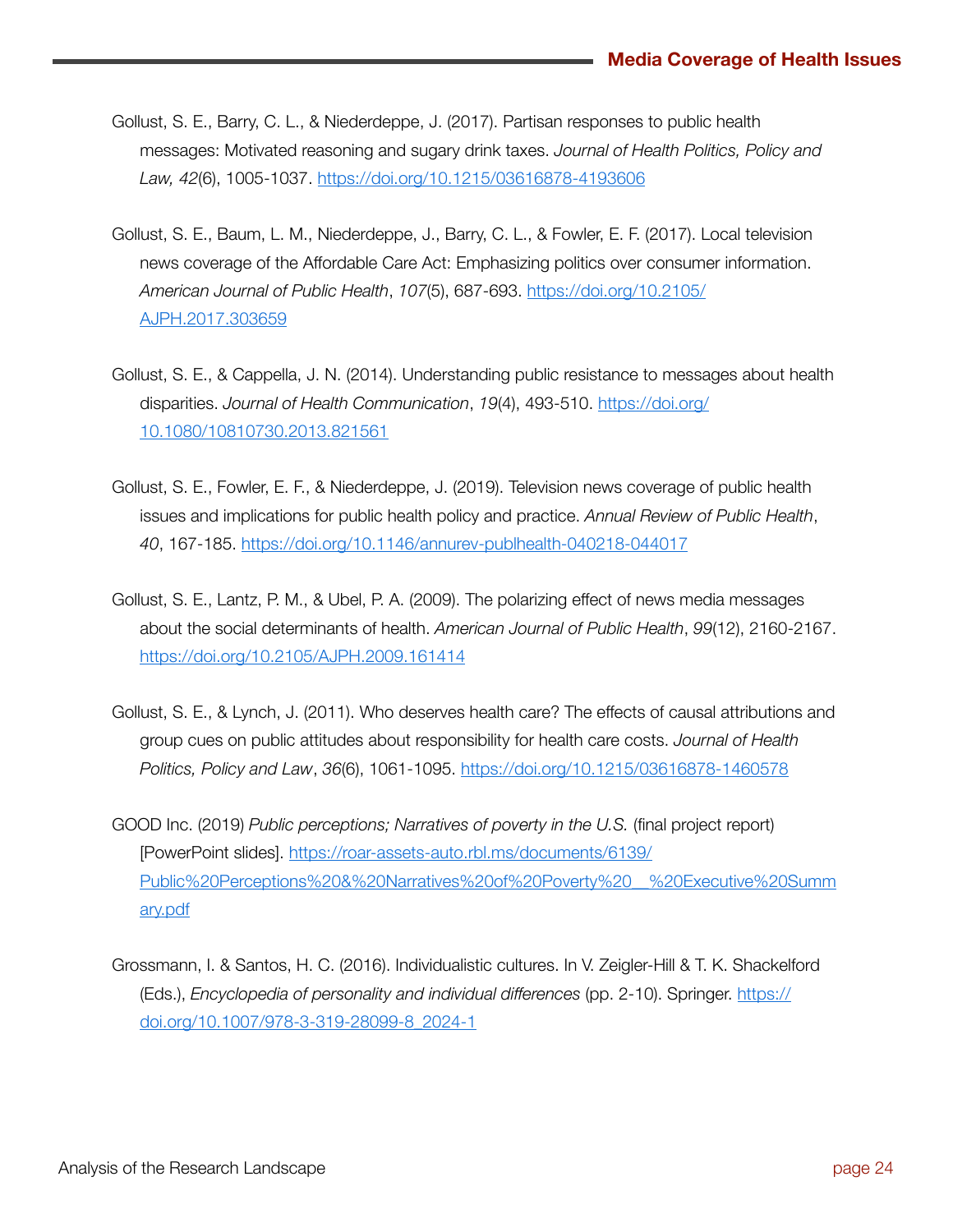- Hannah, G., & Cafferty, T. P. (2006). Attribute and responsibility framing effects in television news coverage of poverty. *Journal of Applied Social Psychology*, *36*(12), 2993-3014. [https://doi.org/](https://doi.org/10.1111/j.0021-9029.2006.00139) [10.1111/j.0021-9029.2006.00139](https://doi.org/10.1111/j.0021-9029.2006.00139).
- Harvey, D. (2007). *A brief history of neoliberalism.* Oxford University Press.
- Healey, R. & Barish, J. (2019) *Beyond neoliberalism: A narrative approach*. Narrative Initiative. <https://narrativeinitiative.org/resource/beyond-neoliberalism-a-narrative-approach/>
- Iyengar, S. (1987). Television news and citizens' explanations of national affairs. *American Political Science Review*, *81*(3), 815-831.<https://doi.org/10.2307/1962678>
- Iyengar, S. (1989). How citizens think about national issues: A matter of responsibility. *American Journal of Political Science*, *33*(4), 878-900.<https://doi.org/10.2307/2111113>
- Iyengar, S. (1991). *Is anyone responsible? How television frames political issues.* University of Chicago Press. <https://doi.org/10.7208/chicago/9780226388533.001.0001>
- Jenkins, H. (2003, January 15). *Transmedia Storytelling.* MIT Technology Review*.* [https://](https://www.technologyreview.com/2003/01/15/234540/transmedia-storytelling/) [www.technologyreview.com/2003/01/15/234540/transmedia-storytelling/](https://www.technologyreview.com/2003/01/15/234540/transmedia-storytelling/)
- Jenkins, H. (2010). Transmedia storytelling and entertainment: An annotated syllabus. *Continuum, 24*(6), 943-958. <https://doi.org/10.1080/10304312.2010.510599>
- Jubas, K., Johnston, D., & Chiang, A. (2017). Healthy democracy: What Grey's Anatomy teaches audience members about deserving patients and good citizens. In L. Nicosia & R. Goldstein (Eds.), *Through a distorted lens* (pp. 55-69). SensePublishers, Rotterdam. [https://doi.org/](https://doi.org/10.1007/978-94-6351-017-2_4) [10.1007/978-94-6351-017-2\\_4](https://doi.org/10.1007/978-94-6351-017-2_4)
- Kahan, D. M. (2012). Ideology, motivated reasoning, and cognitive reflection: An experimental study. *Judgment and Decision Makin*g, *8*, 407-24. <https://doi.org/10.2139/ssrn.2182588>

Kahneman, Daniel. (2011). *Thinking, fast and slow.* Farrar, Straus and Giroux.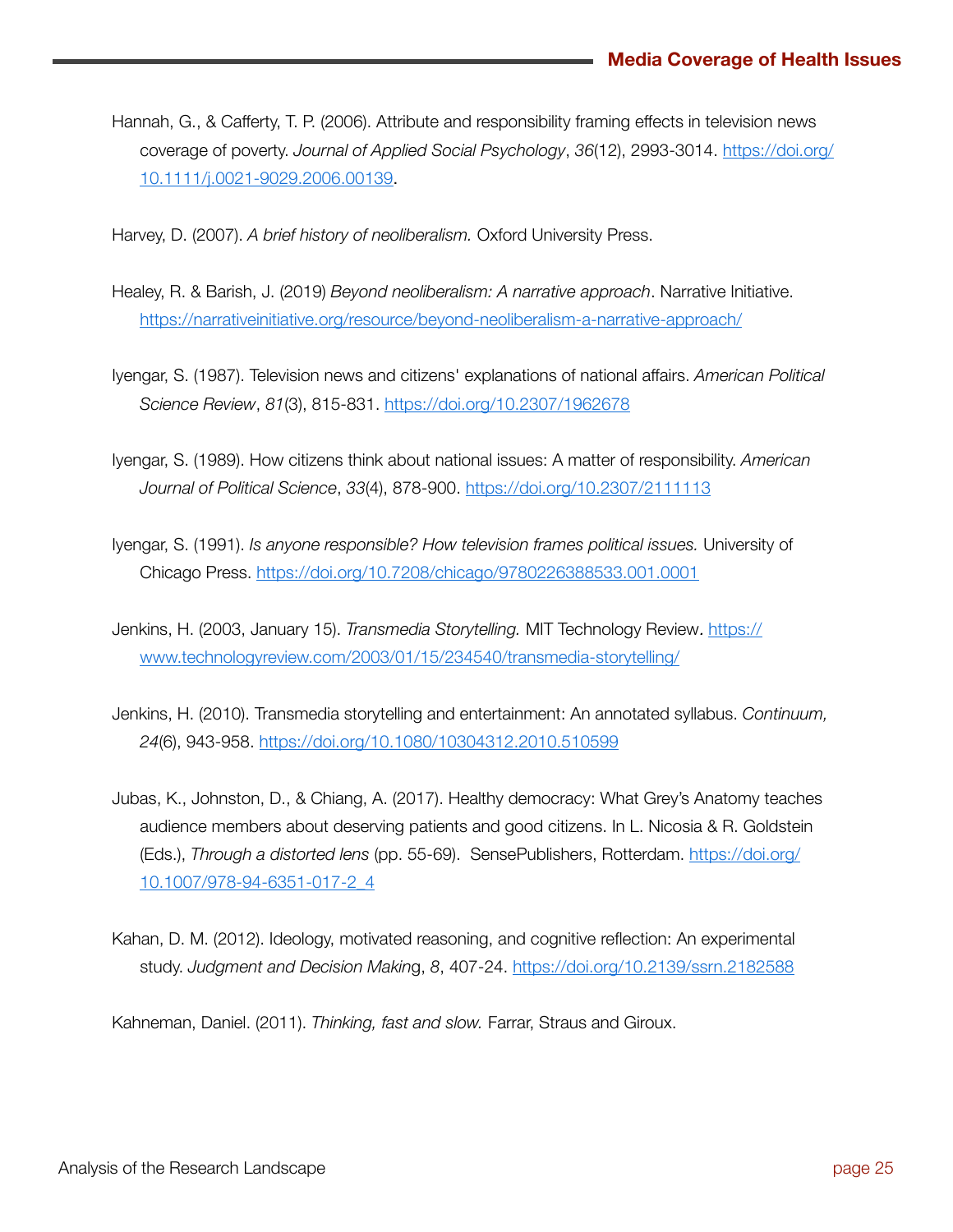- Kennedy-Hendricks, A., McGinty, E. E., & Barry, C. L. (2016). Effects of competing narratives on public perceptions of opioid pain reliever addiction during pregnancy. *Journal of Health Politics*, *Policy and Law, 41*(5), 873-916. <https://doi.org/10.1215/03616878-3632230>
- Kim, A. E., Kumanyika, S., Shive, D., Igweatu, U., & Kim, S. H. (2010). Coverage and framing of racial and ethnic health disparities in US newspapers, 1996–2005. *American Journal of Public Health*, *100*(1), 224-231.<https://doi.org/10.2105/AJPH.2009.171678>
- Knibbe, M., de Vries, M., & Horstman, K. (2017). Responsible use of media supports 'critical public health literacy.' *Journal of Public Health*, *39*(2), 353-357. [https://doi.org/10.1093/pubmed/](https://doi.org/10.1093/pubmed/fdw0) [fdw036](https://doi.org/10.1093/pubmed/fdw0)
- LaCroix, J. M., Snyder, L. B., Huedo-Medina, T. B., & Johnson, B. T. (2014). Effectiveness of mass media interventions for HIV prevention, 1986–2013: A meta-analysis. *JAIDS Journal of Acquired Immune Deficiency Syndromes*, *66*, S329-S340. [https://doi.org/10.1097/](https://doi.org/10.1097/QAI.0000000000000230) [QAI.0000000000000230](https://doi.org/10.1097/QAI.0000000000000230)
- Leeper, T. J., & Slothuus, R. (2014). Political parties, motivated reasoning, and public opinion formation. *Political Psychology*, *35*, 129-156.<https://doi.org/10.1111/pops.12164>
- Lundell, H., Niederdeppe, J., & Clarke, C. (2012). Exploring interpretation of complexity and typicality in narratives and statistical images about the social determinants of health. *Health Communication*, *28*(5), 486–498. <https://doi.org/10.1080/10410236.2012.699887>
- Lundell, H., Niederdeppe, J., & Clarke, C. (2013). Public views about health causation, attributions of responsibility, and inequality. *Journal of Health Communication, 18*(9), 1116-1130. [https://](https://doi.org/10.1080/10410236.2012.699887) [doi.org/10.1080/10410236.2012.699887](https://doi.org/10.1080/10410236.2012.699887)
- Mao, Y., Richter, S., Kovacs, Burns, K., & Chaw-Kant, J. (2011). Homelessness coverage, social reality, and media ownership: Comparing a national newspaper with two regional newspapers in Canada. *Mass Communication and Journalism*, *2*(7), 1-7. dx.doi.org/ 10.4172/2165-7912.1000119
- McClure, K. J., Puhl, R. M., & Heuer, C. A. (2011). Obesity in the news: Do photographic images of obese persons influence antifat attitudes? *Journal of Health Communication*, *16*(4), 359-371. <https://doi.org/10.1080/10810730.2010.535108>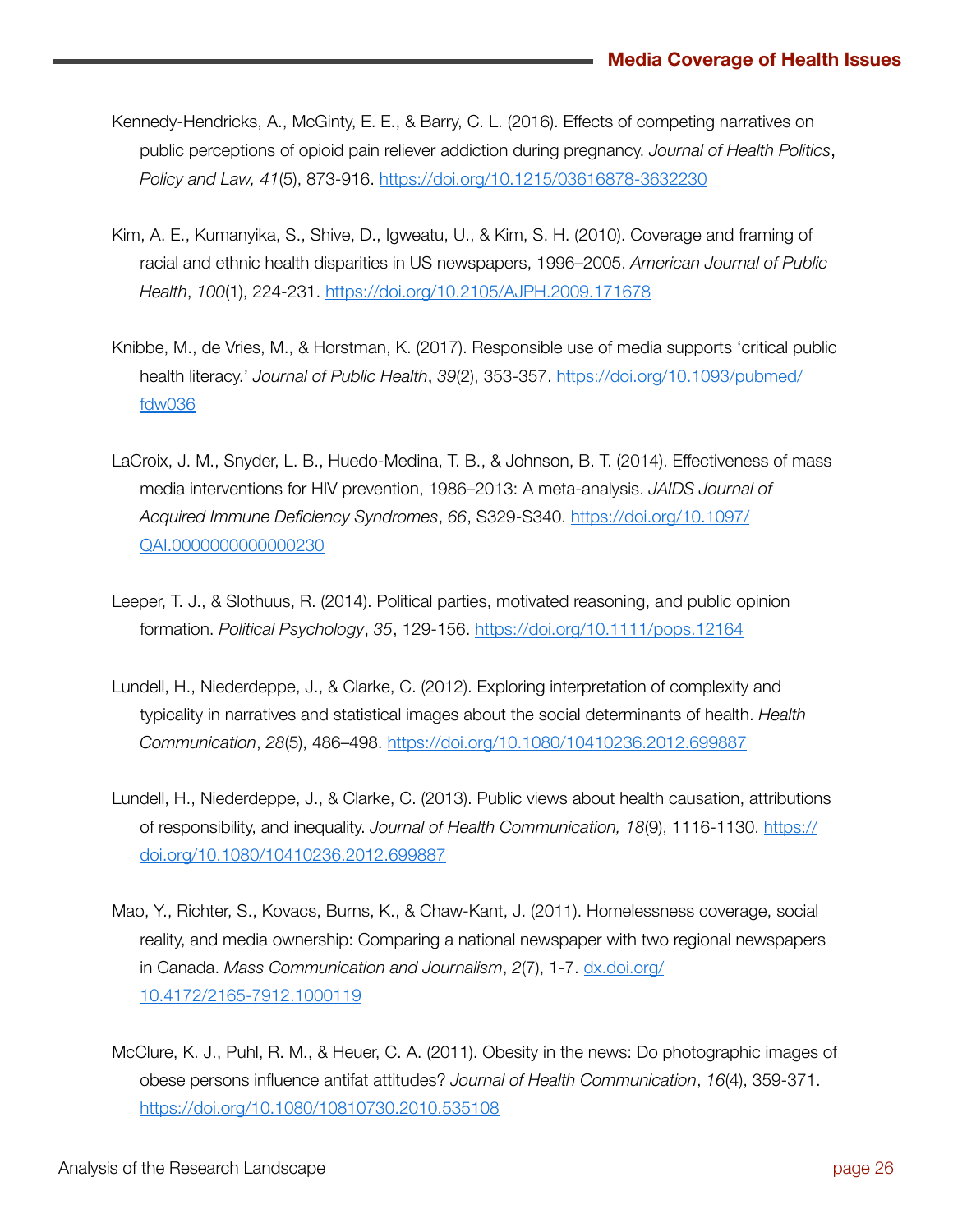- McGinty, E. E., Goldman, H. H., Pescosolido, B. A., & Barry, C. L. (2018). Communicating about mental illness and violence: Balancing stigma and increased support for services. *Journal of Health Politics, Policy And Law*, *43*(2), 185-228. <https://doi.org/10.1215/03616878-4303507>
- Mebane, F. (2001). Want to understand how Americans viewed long-term care in 1998? Start with media coverage. *The Gerontologist, 41*(1), 24-33.<https://doi.org/10.1093/geront/41.1.24>
- Metzler, M., Merrick, M. T., Klevens, J., Ports, K. A., & Ford, D. C. (2017). Adverse childhood experiences and life opportunities: Shifting the narrative. *Children and Youth Services Review*, *72*, 141-149.<https://doi.org/10.1016/j.childyouth.2016.10.021>
- Moyer-Gusé, E. (2008). Toward a theory of entertainment persuasion: Explaining the persuasive effects of entertainment-education messages. *Communication Theory, 18*(3), 407–425. [https://](https://doi.org/10.1111/j.1468-2885.2008.00328.x) [doi.org/10.1111/j.1468-2885.2008.00328.x](https://doi.org/10.1111/j.1468-2885.2008.00328.x)
- Murphy, S. T., Frank, L. B., Chatterjee, J. S., Moran, M. B., Zhao, N., Amezola de Herrera, P., & Baezconde-Garbanati, L. A. (2015). Comparing the relative efficacy of narrative vs nonnarrative health messages in reducing health disparities using a randomized trial. *American Journal of Public Health, 105*(10), 2117-2123. <https://doi.org/10.2105/AJPH.2014.302332>
- Nagler, R. H., Bigman, C. A., Ramanadhan, S., Ramamurthi, D., & Viswanath, K. (2016). Prevalence and framing of health disparities in local print news: Implications for multilevel interventions to address cancer inequalities. *Cancer Epidemiology, Biomarkers & Prevention, 25*(4), 601-612. <https://doi.org/10.1158/1055-9965.EPI-15-1247>
- Niederdeppe, J., Bigman, C. A., Gonzales, A. L., & Gollust, S. E. (2013). Communication about health disparities in the mass media. *Journal of Communication, 63(*1), 8-30. [https://doi.org/](https://doi.org/10.1111/jcom.12003) [10.1111/jcom.12003](https://doi.org/10.1111/jcom.12003)
- Niederdeppe, J., Bu, Q. L., Borah, P., Kindig, D. A., & Robert, S. A. (2008). Message design strategies to raise public awareness of social determinants of health and population health disparities. *The Milbank Quarterly, 86*(3), 481-513. [https://doi.org/10.1111/](https://doi.org/10.1111/j.1468-0009.2008.00530.x) [j.1468-0009.2008.00530.x](https://doi.org/10.1111/j.1468-0009.2008.00530.x)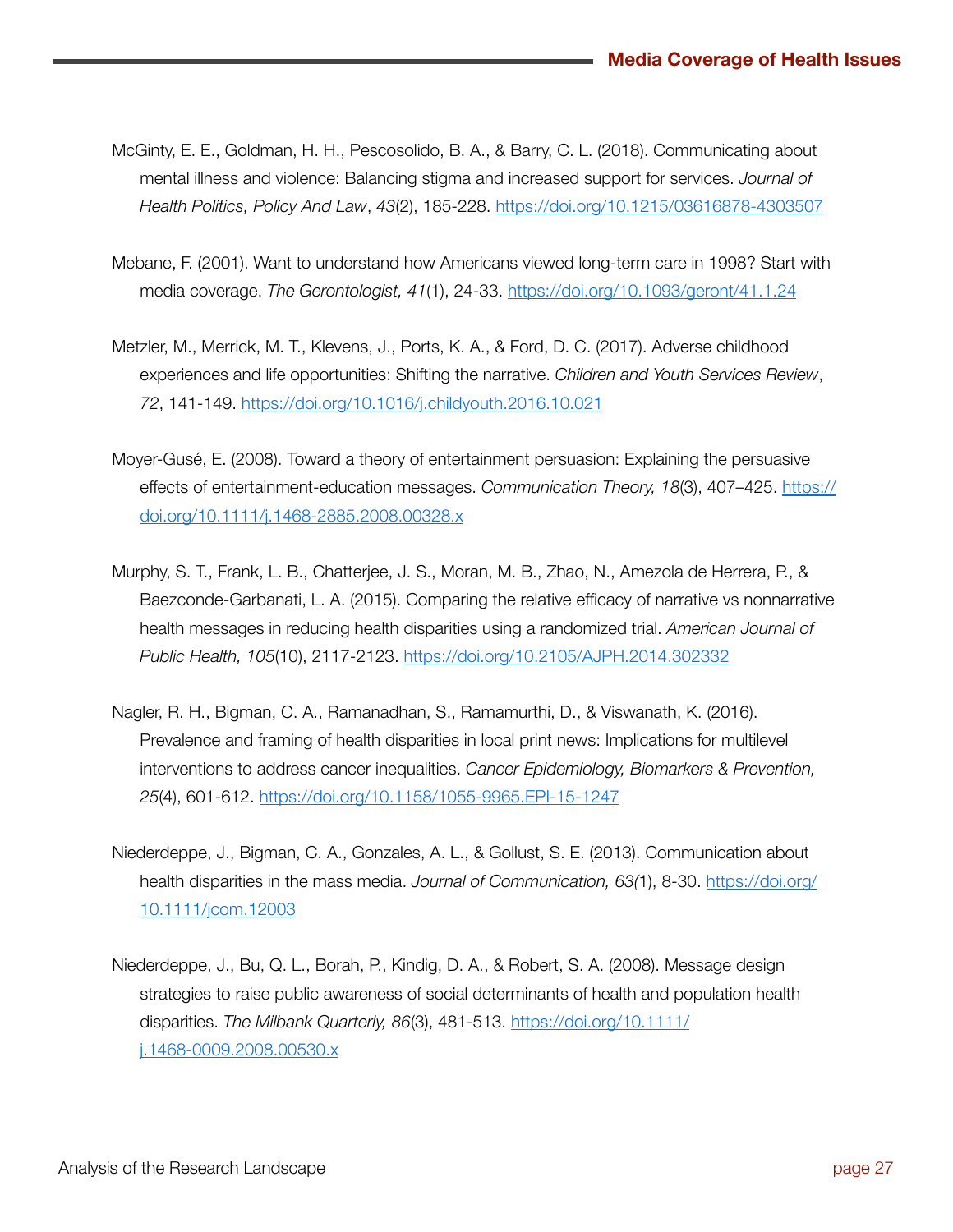- Niederdeppe, J., Roh, S., & Shapiro, M. A. (2015). Acknowledging individual responsibility while emphasizing social determinants in narratives to promote obesity-reducing public policy: a randomized experiment. *PloS One, 10*(2), e0117565. [https://doi.org/10.1371/](https://doi.org/10.1371/journal.pone.0117565) [journal.pone.0117565](https://doi.org/10.1371/journal.pone.0117565)
- Niederdeppe, J., Shapiro, M., Kim, H. K., Bartolo, D., & Porticella, N. (2011, November 16). Complex attributions of responsibility in narratives designed to increase support for policies to reduce rates of obesity [Presentation]. VOICE: 2011 National Communication Association Convention. New Orleans, LA, United States.
- OECD. (2020), *Health spending (indicator)*. OECD. Retrieved January 15, 2020 from [https://](https://data.oecd.org/healthres/health-spending.htm) [data.oecd.org/healthres/health-spending.htm](https://data.oecd.org/healthres/health-spending.htm)
- Pelika, S. L., Clark, J. H., & Rigby, E. (2010). "Don't let the government touch my Medicare": How media framing shapes public support for health care reform. Conference Proceedings at OpenSIUC. [http://opensiuc.lib.siu.edu/pnconfs\\_2010/17](http://opensiuc.lib.siu.edu/pnconfs_2010/17)
- Raphael, D. (2011). Mainstream media and the social determinants of health in Canada: Is it time to call it a day? *Health Promotion Internationa*l*, 26(*2), 220-229. [https://doi.org/10.1093/heapro/](https://doi.org/10.1093/heapro/dar008) [dar008](https://doi.org/10.1093/heapro/dar008)
- Rappaport, J. (2000). Community narratives: Tales of terror and joy. *American Journal of Community Psychology, 28*(1), 1-24.<https://doi.org/10.1023/A:1005161528817>
- Robert, S. A., & Booske, B. C. (2011). US opinions on health determinants and social policy as health policy. *American Journal of Public Health, 101*(9), 1655-1663. [https://doi.org/10.2105/](https://doi.org/10.2105/AJPH.2011.300217) [AJPH.2011.300217](https://doi.org/10.2105/AJPH.2011.300217)
- Robert Wood Johnson Foundation. (2015). *From vision to action: A framework and measures to mobilize a culture of health.* <https://www.rwjf.org/en/cultureofhealth/taking-action.html>
- Robert Wood Johnson Foundation. (2019). *Mindsets and expectations*. [https://www.rwjf.org/en/](https://www.rwjf.org/en/cultureofhealth/taking-action/making-health-a-shared-value/mindsets-and-expectations.html) [cultureofhealth/taking-action/making-health-a-shared-value/mindsets-and-expectations.html](https://www.rwjf.org/en/cultureofhealth/taking-action/making-health-a-shared-value/mindsets-and-expectations.html)

Ryan, W. (1971). *Blaming the victim.* Pantheon Books.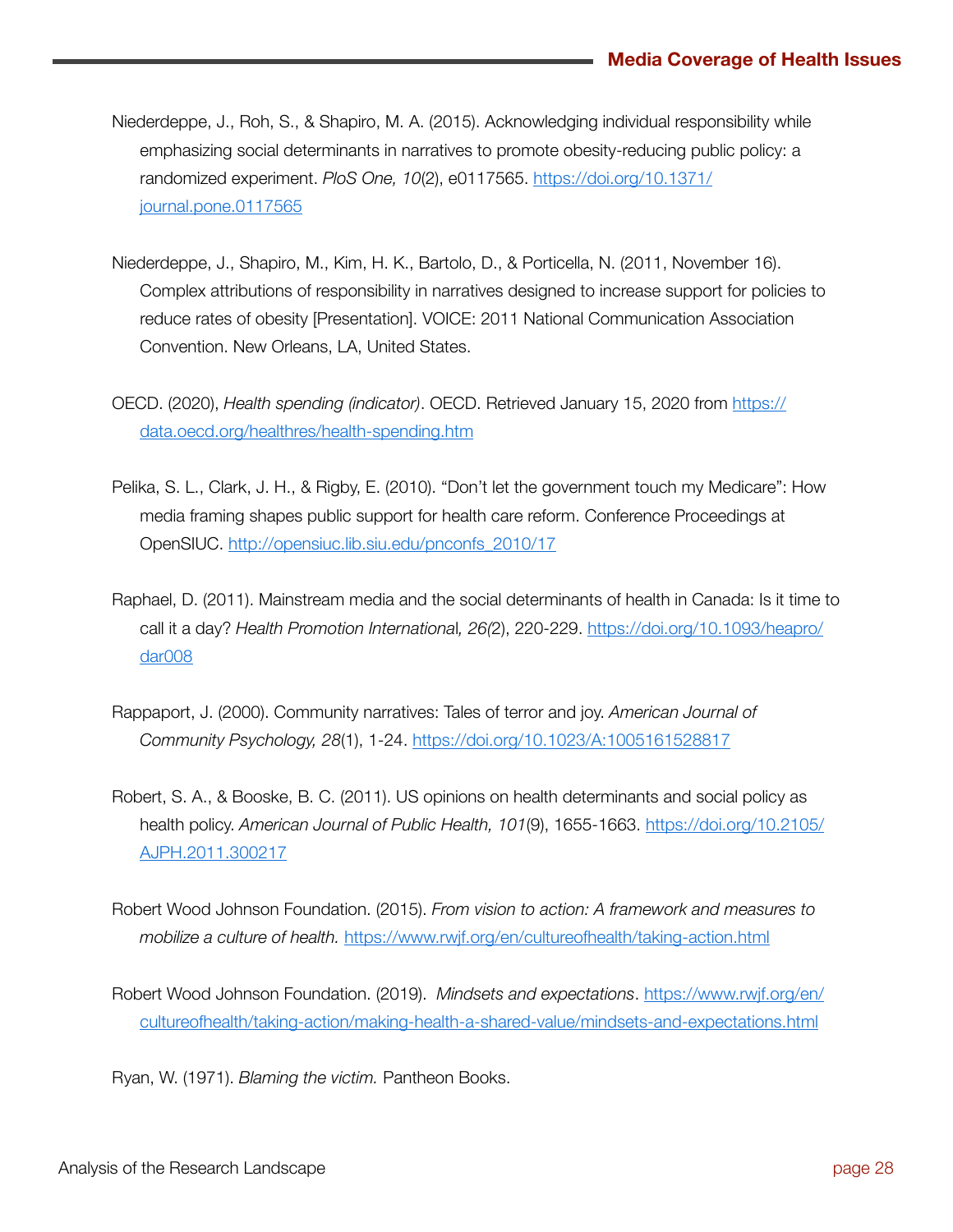- Saguy, A. C., Frederick, D., & Gruys, K. (2014). Reporting risk, producing prejudice: How news reporting on obesity shapes attitudes about health risk, policy, and prejudice. *Social Science and Medicine, 111*, 125-133.<https://doi.org/10.1016/j.socscimed.2014.03.026>
- Savani, K., Stephens, N. M., & Markus, H. R. (2011). The unanticipated interpersonal and societal consequences of choice: Victim blaming and reduced support for the public good. *Psychological Science, 22*(6), 795-802.<https://doi.org/10.1177/0956797611407928>
- Stacks, D. W., Li, Z. C., & Spaulding, C. (2015). Media effects. *International Encyclopedia of the Social & Behavioral Sciences*, 29–34. <https://doi.org/10.1016/B978-0-08-097086-8.95045-1>
- Tanner, A. H., Friedman, D. B., & Zheng, Y. (2015). Influences on the construction of health news: The reporting practices of local television news health journalists. *Journal of Broadcasting & Electronic Media, 59*(2), 359-376.<https://doi.org/10.1080/08838151.2015.1029123>
- Viladrich, A. (2019). "We cannot let them die": Undocumented immigrants and media framing of health deservingness in the United States. *Qualitative Health Researc*h*, 29*(10), 1447-1460. <https://doi.org/10.1177/1049732319830426>
- Viswanath, K., Blake, K. D., Meissner, H. I., Saiontz, N. G., Mull, C., Freeman, C. S., Hesse, B.l, & Croyle, R. T. (2008). Occupational practices and the making of health news: A national survey of US health and medical science journalists. *Journal of Health Communicatio*n*, 13*(8), 759-777. [https://doi.org/10.1080/10810730802487430DOI: 10.1080/10810730802487430](https://doi.org/10.1080/10810730802487430)
- Viswanath, K., & Emmons, K. M. (2006). Message effects and social determinants of health: Its application to cancer disparities. *Journal of Communication*, 56, 238-264. [https://doi.org/](https://doi.org/10.1111/j.1460-2466.2006.00292.x) [10.1111/j.1460-2466.2006.00292.x](https://doi.org/10.1111/j.1460-2466.2006.00292.x)
- Walter, N., Murphy, S. T., & Rosenthal, E. L. (2018). Narrative persuasion in a new media environment: The impact of binge-watching and second-screening. *Communication Research Reports, 35*(5), 402-412. [https://doi.org/10.1080/08824096.2018.1525348](https://do)
- Wang, H., & Singhal, A. (2016). East Los High: Transmedia edutainment to promote the sexual and reproductive health of young Latina/o Americans. *American Journal of Public Health, 106*(6), 1002-1010.<https://doi.org/10.2105/AJPH.2016.303072>